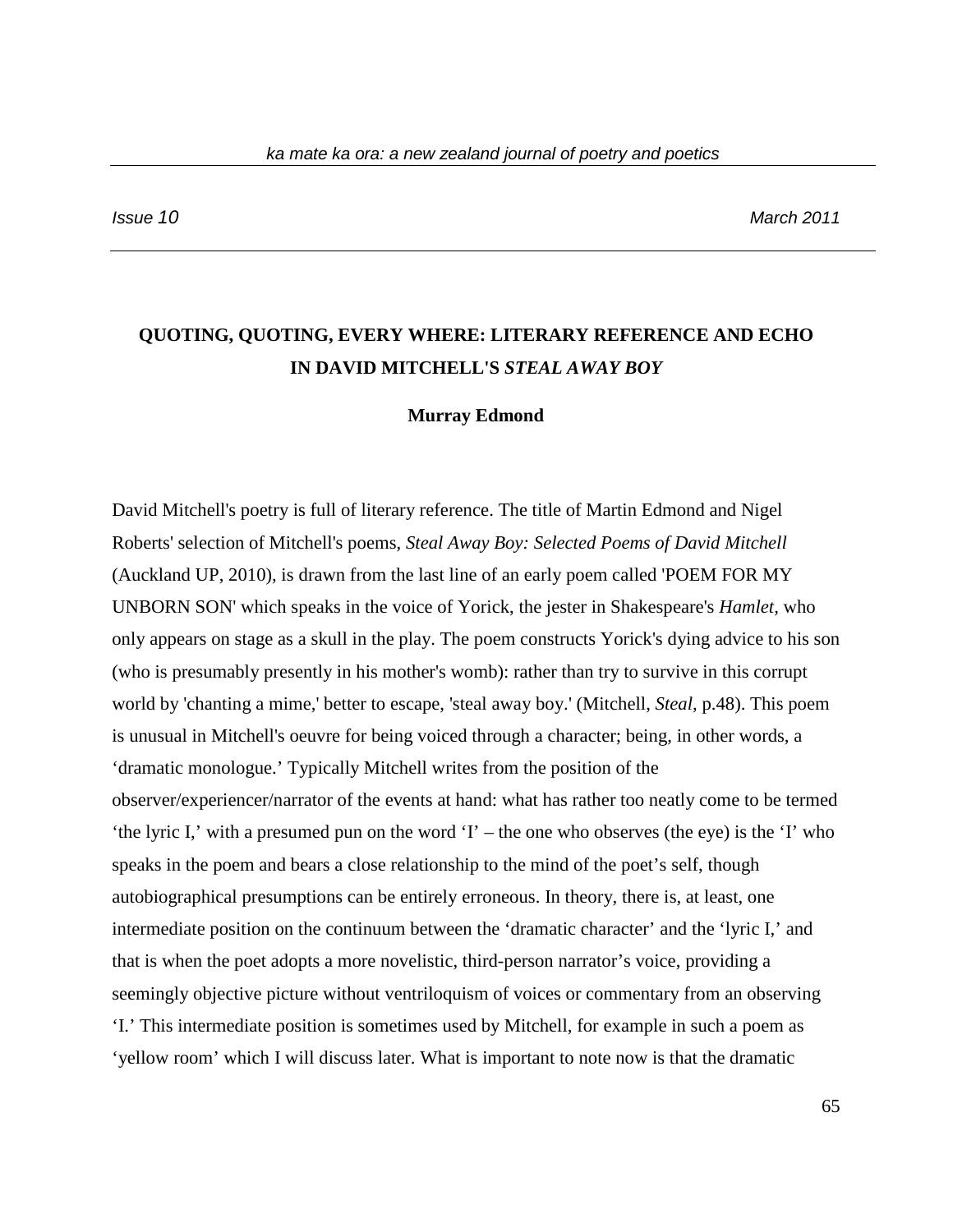monologue mode involves a collaborative approach amongst a community of characters in its creation – Yorick speaks to his unborn son, albeit to suggest he 'steal away' from his community, and Yorick, the son and the pregnant mother are also present in the poem's world. Drama is a collaborative and communal art. A lyric poet writing through that 'lyric I' is necessarily without community, except insofar as the poet belongs to a community of poets, past and present, of similar mode and method. The possibility of joining or not joining this community is a question that often preoccupies Mitchell's poetry.

Literary reference, a looping of the voice out through another work and back to the work at hand, a calling out to and a response by a writer to another writer, is nothing new. Aeschylus calls out to Homer in the *Oresteia* and since then the activity has never really stopped. This looping calland-response abounds throughout Mitchell's *Selected Poems* and its manifestations as evidence of what is happening in a poem vary*.* Sometimes the referencing feels arbitrary as if the poet is just checking in with the storehouse in his head. For instance in another early poem, 'day & tide,' positioned next to 'POEM FOR MY UNBORN SON' in *Selected Poems,* we read: 'i weep and walk down/the white chalk hill' (Mitchell, *Steal*, p. 45). The lines echo Dylan Thomas's lines, 'on the high chalk hill,/And there this night I walk in the white giant's thigh' (Thomas, p.176). But such reference ('echo' is probably the more useful designation in this case) is completely disconnected from the rest of the poem. It is as if the author were keeping in touch with his literary ghosts for old times' or reassurance's sake. The effect is to make us aware that we are reading a poet who is highly self-conscious about belonging to a community of lyric poets.

Mitchell is not presented as a literary poet by the recent *Selected Poems.* The back cover introduces him as 'a New Zealand *original* [italics mine]: poet, lover, political activist, cricketer, traveller and impresario . . . . antipodean hipster.' The life is fore-grounded at the expense of the art. The 'Introduction' admits that the poems 'are full of echoes, homages, and embedded quotations,' but assures us that 'he is never anyone but himself.' (Mitchell, *Steal,* p. 37) We are told that 'he consistently championed the instinctive, the innocent, the untutored utterance over that of the formal and the formulaic.' (Mitchell, *Steal,* p. 37.) We are warned that '[N]one of these affinities, sympathies or predilections should be overstated' but this is balanced by being told that Mitchell 'was always mindful of the long tradition of which he was a part.' (Mitchell, *Steal,* p.38)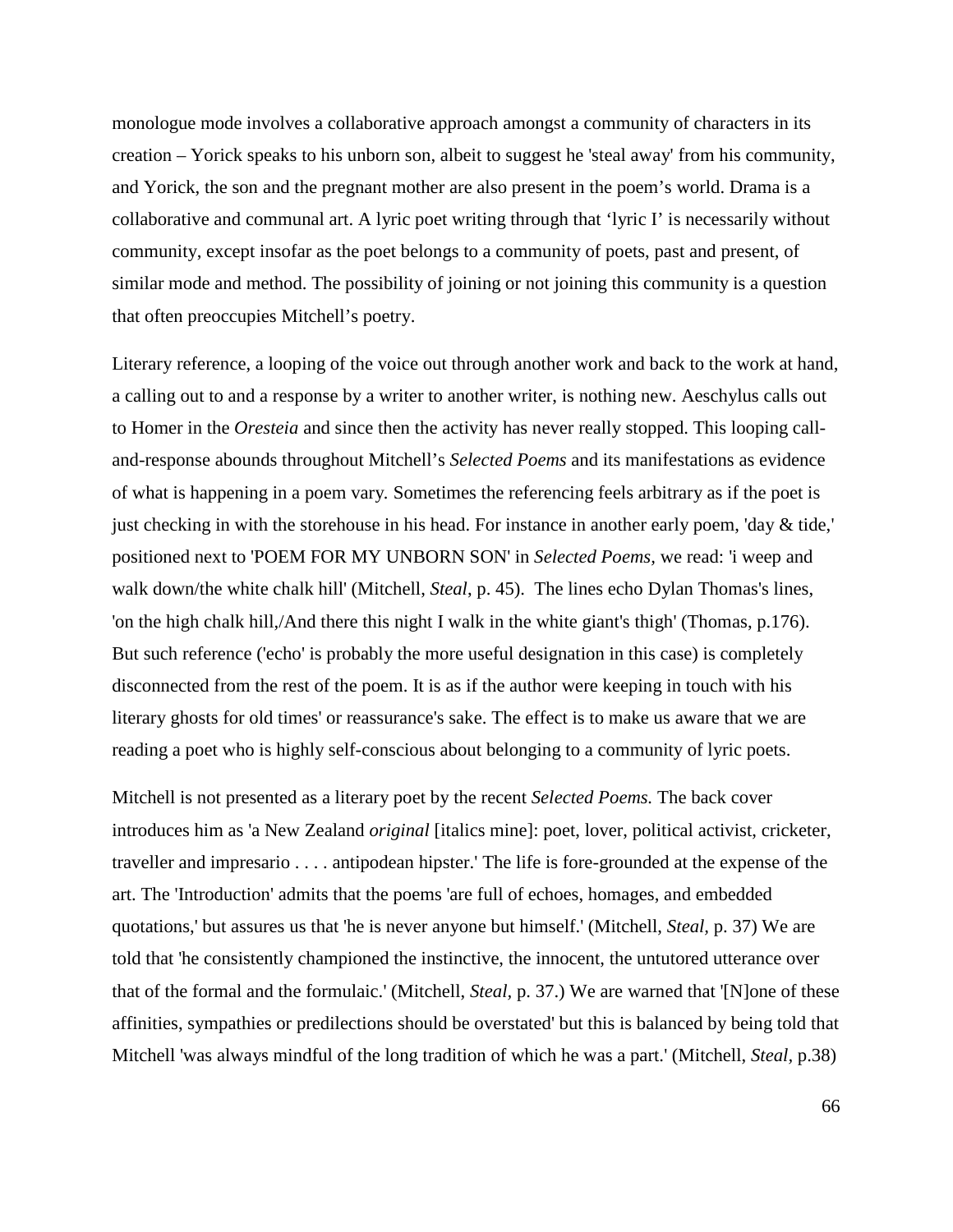His affinities are seen to be with Villon and troubadours, with 'poets of ancient Greece' (Mitchell, *Steal,* p. 38) as well as with Ginsberg and jazz and popular music. But what it means to 'never be anyone but yourself' and at the same time be 'mindful of the long tradition' is a conundrum that puzzles its way through this *Selected.*

In his praising 1972 review of Mitchell's *Pipe Dreams in Ponsonby,* C.K. Stead took some delight in rearranging Mitchell's eclectic 'scoring' of his poems on the page to illustrate that these were really poems written in iambic pentameter. Stead was anxious to demonstrate that 'Beneath this determinedly modern surface, however, there beats a traditional heart' (Stead, p. 69). Having decided that the poetry was good, Stead needed to prove that Mitchell belonged to the good guys (Stead's side) rather than the enemy (silly games with layout and overblown fancy theoretical poetics): my own editorial note in *The Word is Freed* 3, which had introduced the publication of Mitchell's 'The Singing Bread' in that magazine, is dismissed by Stead as 'fatuously modish' (Stead, p. 67). Stead began the reading of Mitchell's poetry which *Steal Away Boy* largely continues, that this is the poetry of 'real life': 'His poems are reports on experience' (Stead, p. 68) and 'here was a man who had been through it, who had been through the mill, and he was still singing.' (Stead, p. 67).

Perhaps we can begin a different way of reading Mitchell's work by observing that the tension between 'being only yourself' and noting 'the long tradition' is fundamental to Romanticism (Coleridge set up the terms). In this essay, I want to examine the effect of this tension on Mitchell's oeuvre and present a reading that engages with the literary nature of the poetry, which might move towards telling the story of the *writing*. In this I am going to be doing something opposite to the reading the *Selected Poems* presents, which tends to hitch the poems to the star of the life.

I will examine five poems in which the 'literary reference' is more than a 'passing echo.' Each of these poems enacts a confrontation with another work, which is embedded in it. 'yellow room' (pp. 149 - 150) quotes from Samuel Beckett's *Molloy*; 'slow trip above atlantis' (pp. 72 - 76) meets Coleridge's 'The Rime of the Ancient Mariner'; 'night through the orange window' (pp. 80 - 84) comes face to face with Byron's 'She Walks in Beauty'; 'th lesson' (pp. 217 - 218) inhabits Blake's 'The Sick Rose'; and 'street of early sorrows/ship of 50s fooles' (pp. 233 - 241) draws

67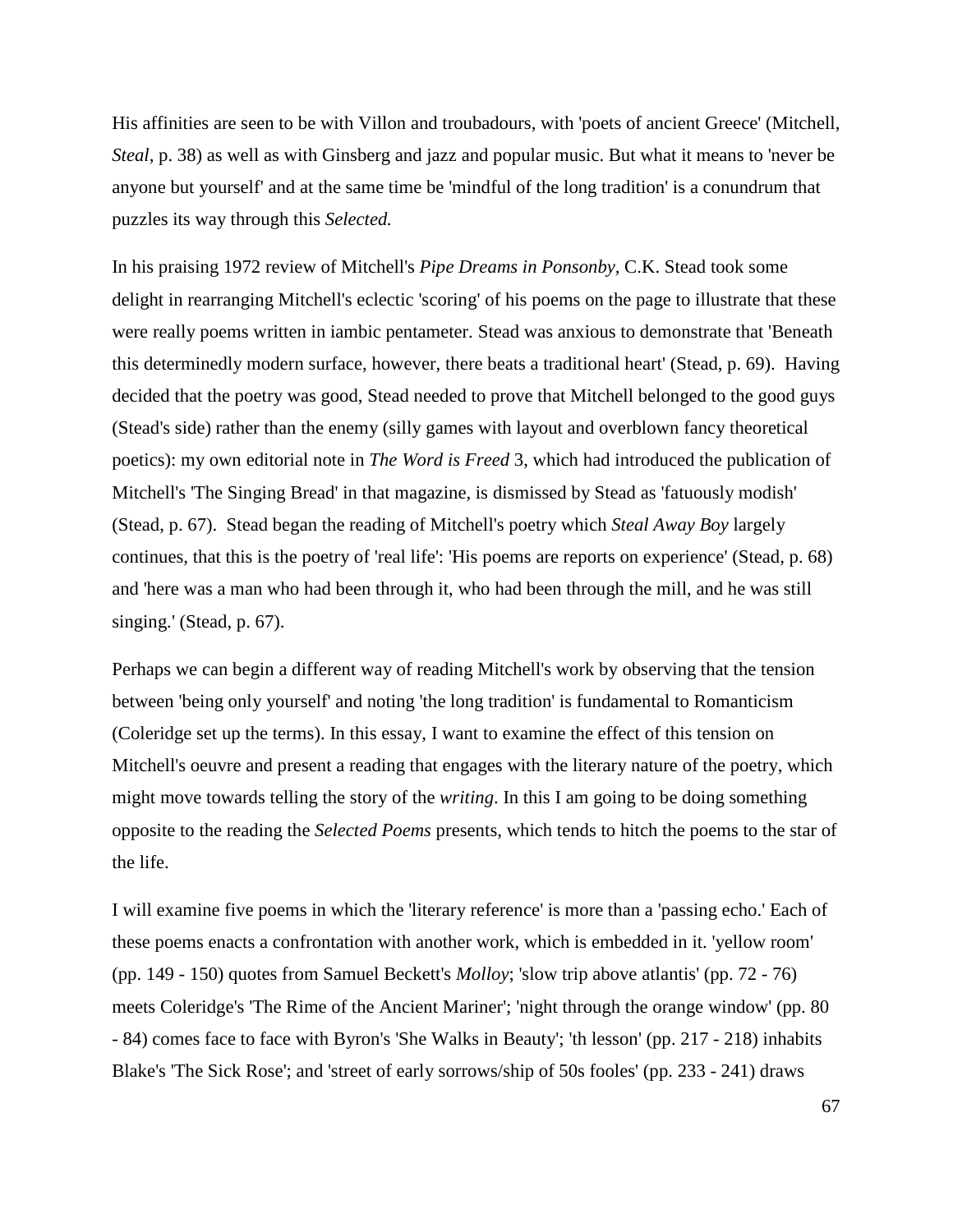breath from Hilaire Belloc's 'Tarantella.' Immediately one notes that this group of four writers, three major English Romantics (Coleridge, Byron and Blake), one existentialist (Beckett) and an early twentieth-century Catholic Distributist (Belloc), may be more useful to a literary reading of Mitchell than the generalised categories of 'troubadours, poets of ancient Greece, hipsters and jazz.'

## **'yellow room' and Beckett:**

My first example of Mitchell's use of writing to confront another literary text is from Samuel Beckett's novel *Molloy* where we can find the appearance of the line 'A fine rain begins to fall' which is the final line of the poem 'yellow room.' In *Molloy* this reads: 'Then in my eyes and in my head a fine rain begins to fall, as from a rose, highly important' (Beckett, p. 28). In Mitchell's poem this appears in capitals with a contraction on the word 'to': 'A FINE RAIN BEGINS T'FALL.'

I am happy to concede the obscurity of this reference and also the high probability that such a basic phrase could occur to two different writers in two different times and places. The Beckett is of course a translation from the French but translated by Beckett himself with Patrick Bowles. Edmond and Roberts' 'Introduction,' tells us, in relation to the French language, that Mitchell 'acquired a lifelong affinity with *la langue*' (Mitchell, *Steal*, p. 6), which is one of the affinities between Mitchell and Beckett that has encouraged me to pursue this obscurity. Other affinities include a similar preoccupation with 'silence' and 'speechlessness,' a state that sadly seems to have become a physical reality for Mitchell, who now suffers from supranuclear palsy, which renders him unable to speak. Another connection is Beckett's notoriously heavy use of intertextual weavings and secondary material, bordering on pastiche, in his work up until *Watt*  (published 1953, but written during the Second World War). Perhaps it is significant that this is something Beckett, in throwing off the thrall of Joyce, expunged from his writing. However, on the evidence of this *Selected*, Mitchell persisted with textual pastiche to the point that his condition meant he could no longer write.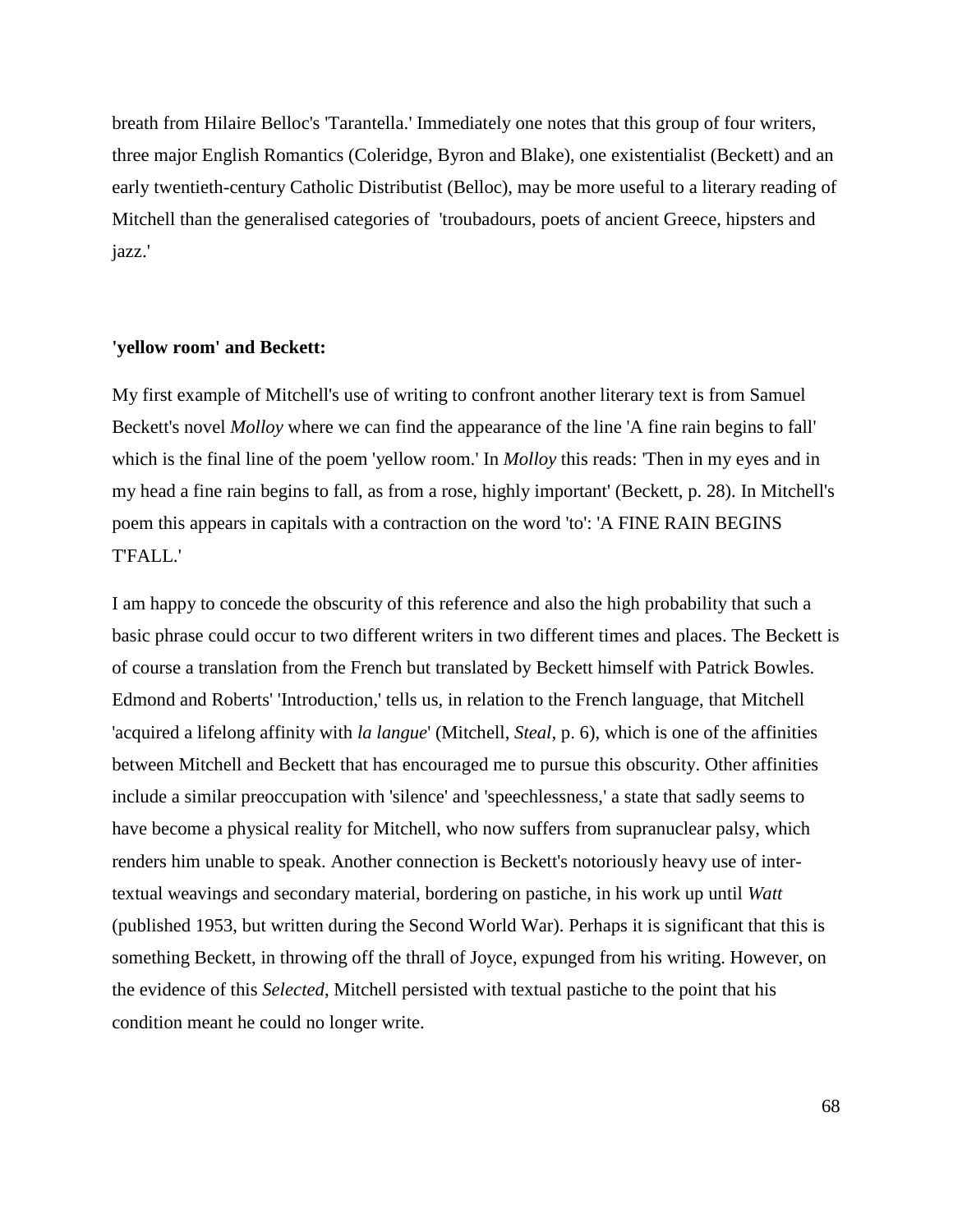'yellow room' was first published in *Pipe Dreams in Ponsonby* in 1971, but the 'Introduction' locates it in time and place thus: '"yellow room" (1966), in which two people sit in a café, perhaps in Sydney, perhaps in London, *waiting for something GREAT to happen*.' (Mitchell *Steal,* p. 36) It is not clear what that 1966 ascription refers to and whether the published version (1971) is the 1966 version. This is something that the editors, with manuscript access in ascribing that 1966 dating, presumably could have clarified. We learn in the 'Introduction' that many of the poems in *Pipe Dreams* were 'reworked or . . . written anew' (p. 18). Was 'yellow room' one of these? In the *Selected Poems* 'yellow room' is displaced, for reasons that are not explained, to the head of the section called 'Myths of Woolloomooloo' which is a selection of poems from the years 1972 to 1978. 'yellow room' stands out as stylistically disjunct from the other poems in this section. What can be said is that in that period from 1966 to 1971, Beckett's trilogy, *Molloy, Malone Dies* and *The Unnameable,* would have been on the reading list of many young literary *engagés,* and therefore it is possible that Mitchell knew *Molloy*.

'yellow room' reads like a series of stage instructions for an absurd drama *à la* Beckett. The flâneur, sitting in the 'café lebanon' smoking, is waiting for 'something GREAT to happen,' (lines 5 - 6) and the bored waitress, 'absent-minded/ glazed eyes gone yellow with winter,' (lines 37 - 38) has no hope of anything happening (existential character conflict) while outside the traffic provides the dramatic action as it changes from 'slow' to 'a curious palpitation' and eventually to 'jammed up ; stopped/ completely.' (lines 3 and 16 and 32 - 33) As in a typical Modernist wasteland, everything is grinding to a halt. The *mise en scène* is not as extreme as the brief illumination of a pile of rubbish plus the single gasp of breath (either of birth or of orgasm or of death) in Beckett's play *Breath*. Mitchell's world is more socialised than Beckett's wastelands. 'yellow room' is curious for a Mitchell poem because it provides one of the few Mitchell landscapes with traffic, cars and buses. One can note that Mitchell's poetic worlds are often emptied of the paraphernalia of modern life, almost Medieval in their archaism, and that 'yellow room' is an exception.

'yellow room' has a little 'kick' at the end of its drama when something really does happen: whether we choose to call it 'GREAT' or not, that fine rain does begin to fall. But that is not the whole story in the *Molloy* source. The sentence has the phrase 'as from a rose, highly important'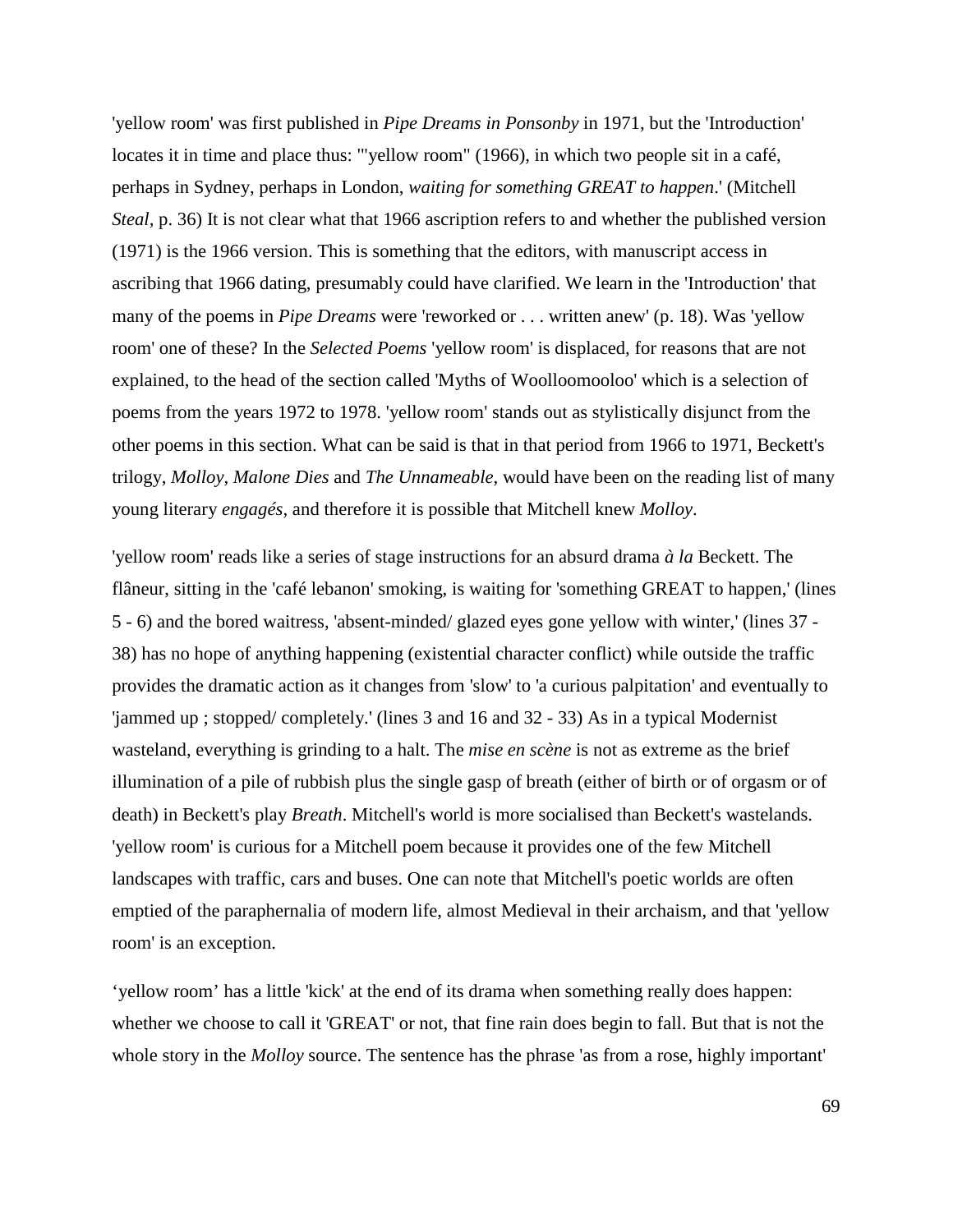at the end. We realise that this rose is not a flower, but the rose of a watering can or a shower head. Beckett used a very similar phrase in his 1946 novel *Mercier and Camier* (not published until 1970): 'The rain was falling gently, as from the fine rose of a watering pot' (Nixon). The fine rose is the necessary device to carry off the *coup de théatre* of achieving a 'fine rain' on stage. This is stage rain falling – or if it were a film and we pulled the camera back, we would see it was not raining, but someone was standing above the café entrance with a large watering can. The *Molloy* quotation may be coincidental, but the similarity of Mitchell's poem 'yellow room' to a small absurdist drama, with a debt to Beckett and others of that mode, is beyond question.

'yellow room' is a drama, of the 'great reckoning in a little room' variety (Shakespeare, Act III, Sc.3, 14). In the light of this we must note now Mitchell's aversion to theatre and drama (though not to theatricality and performance) as it is recorded in the 'Introduction' where Martyn Sanderson is quoted as recalling: 'Mitchell said of Alan Brunton: *Another poet seduced by the painted whore of theatre'* (Mitchell, *Steal,* p. 31). This quotation is startling for its mimicry of the Puritan attitude of Shakespeare's time, though one wonders if Mitchell would have included the Shakespeare who created Yorick in his judgement. (The 'Introduction' to the *Selected Poems* is full of unattributed quotations from a range of people, which is one of the unsatisfactory editing aspects of the book. When and where did Sanderson hear Mitchell say this?) However, I can confirm Mitchell's vehement aversion to theatre and drama on one other occasion; when I began working with the Living Theatre Troupe in Auckland in 1971, Mitchell made it clear to me he considered such activity as a betrayal of 'poetry.' 'yellow room' tells its drama, rather than enacts it in the way a dramatic monologue would do. It is composed in that intermediate, novelistic mode between dramatic monologue and lyric I.

## **'slow trip above atlantis' and Coleridge:**

If Mitchell saw theatre as a 'painted whore', this did not mean that the poetry of the solo voice of the lyric I is an alternative free of anxiety. Such poetry itself and the role of the poet are much pondered, examined and turned over with anxiety throughout the *Selected Poems.* Because the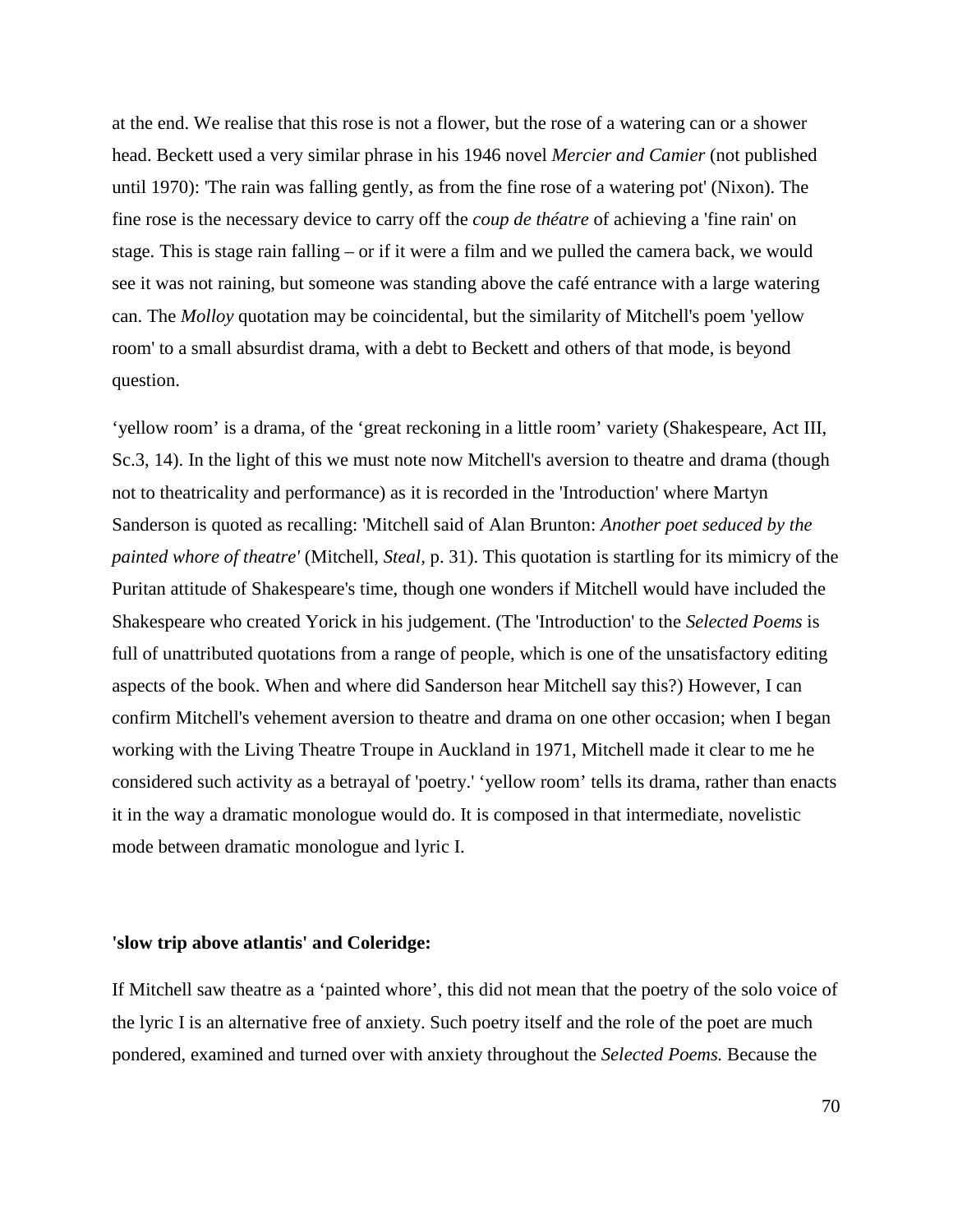author is a poet engaged in writing poetry, he becomes subject of this analysis in an on-going psychodrama. I turn now to the poem 'slow trip above atlantis,' which contains autobiographical elements in that it is a record of Mitchell's return to New Zealand from Europe by ship in early 1964 while his wife, who had flown ahead, was already in New Zealand, giving birth to their child. The situation is one with plenty of scope for anxiety, as the speaker in the poem is a lonely sailor all alone on a wide, wide sea.

'The Rime of the Ancient Mariner' can be read as a self-portrait of Coleridge via the figure of the Mariner. 'The Rime' presents puzzles of interpretation and problems of overall coherence and, because of the poem's relative textual openness, it would be possible to extend such a reading to reveal an allegory of poetry and the poet: the Mariner is one who possesses 'strange power of speech' (Coleridge, 'Rime,' line 603) such that we 'cannot choose but hear' (line 18), so the Mariner is a kind of Orpheus figure (though not dismembered, rather preserved), and the poem explicates, through the Mariner's sin in shooting the albatross, the source of his compulsive and persuasive song. In 'slow trip above atlantis,' for a passage of some 15 lines, from 'watching the albatross come upwind' (line 39) to 'I am terrified of the albatross' (line 53), Mitchell sees himself in the role of the Mariner.

The poem is subtitled '*a prayer for my daughter 1964*' but the anxieties it explores are almost all to do with the poet's state of mind and the poem only once references the birth of the child, and then as if to dismiss it: 'this day, my daughter is drawing her first breath/ but I am pondering/ lush/ malcolm lowry / in his cell/ "9 fathoms deep"' (lines 59 - 63). The '9 fathoms deep' is a further echo of 'The Ancient Mariner'. The poem tends to become fixated on the speaker's anxious state of mind: 'I'm hung up , myself , in this late blue & white day/ but great / with hope.' (lines 97 - 98) In this fixation the speaker of Mitchell's poem is close to the compulsion of the Mariner to repeat his tale. The lack of attention to the child about to be born, or not long having been born, makes us recall other poems for children at this early stage of life, where the attention of the poem is contrastingly much more focused on the child: such as Yeats' programmatic yet contradictory exhortations in his 'A Prayer for My Daughter' ('May she be granted beauty and yet not/ Beauty . . . ' Yeats, lines 17 - 18) or Coleridge's own compassionate prayer for his son Hartley, 'Frost at Midnight' ('Therefore all seasons shall be sweet to thee.' Coleridge, 'Frost,' line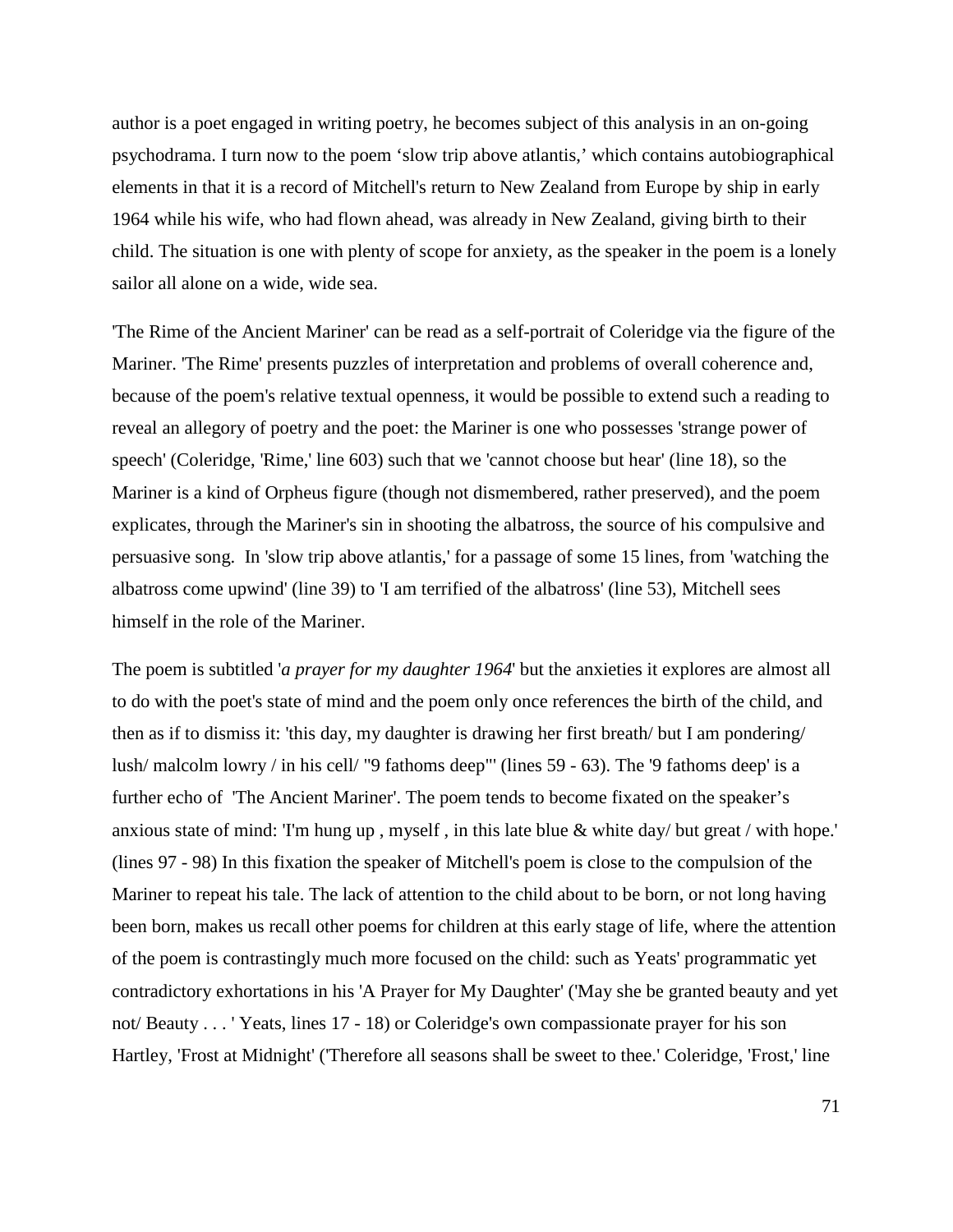65). 'slow trip above atlantis' never attains its promised form of being 'a prayer.' 'The Rime of the Ancient Mariner' could have given Mitchell an *entrée* to prayer and its nature in the best Romantic sense of praying to what Coleridge in 'Frost at Midnight' calls the 'Great universal Teacher': 'He prayeth best, who loveth best/ All things both great and small.' (Coleridge, 'Rime,' lines 612 - 613). In 'slow trip above atlantis' the referencing of 'The Ancient Mariner' is much more than a passing echo, yet the confrontation with the older poem fails to reach an understanding; the loop does not complete its circle, the call and response falters. Such aspects of the Mariner and his Orphic mission as compulsion and terror and loneliness pervade 'slow trip above atlantis' without leading on to the blessed release that the Mariner's telling of the tale brings. The figure of the Mariner can be read as embodying the Romantic lyric poet, his terrible journey, in which he is shunned after killing the albatross and with only the dead and strange spirits to accompany him for a large part of it, a journey without community, and the Mariner's compulsion to repeat as an anxiety about the individual lyric voice.

## **'night through the orange window' and Byron:**

The final lines of 'night through the orange window' read: 'I remember her as a fifth season/ who came unheralded/ and walked in beauty' (lines 137 - 139). The poem ends with this evocation of Byron's lyric 'She Walks in Beauty,' a poem as well-known from the Romantic English codices and general anthologies of English verse as 'The Rime of the Ancient Mariner.' The line 'She walks in beauty' must possess almost as generalised an echo as a line of poetry as the line 'Water, water, every where,' and both poems could easily have featured in any high school classroom encounters with poetry from the time of Mitchell's schooldays. Byron's poem describes an idealised woman, of perfect beauty ('One shade the more, one ray the less/ Had half impair'd the nameless grace,' Byron, lines 7 - 8) and of impeccable moral character ('... days in goodness spent,/ A mind at peace with all below,/ A heart whose love is innocent, Byron, lines 16 - 18). Even at the time of writing (1814) this high-flown portrait must have acquired a titillating aspect from its contrast with Byron's already well-established reputation for seduction and womanising (though he does seem also to have been bi-sexual in his tastes).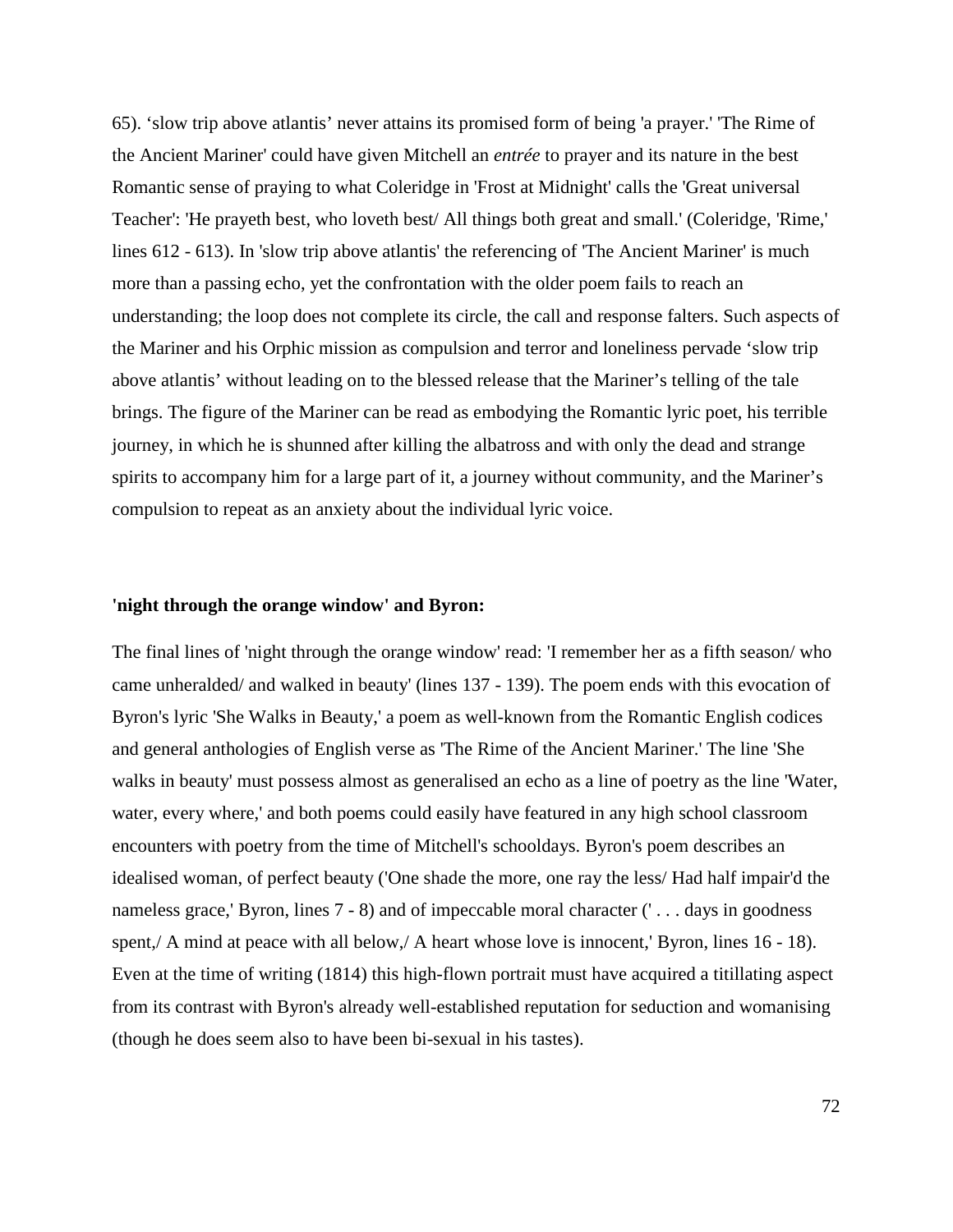Mitchell's poem also presents a woman of outstanding quality: her designation as 'a fifth season' points to her exceptional qualities. 'night through the orange window,' like its source poem 'She Walks in Beauty,' describes in detail this woman's physical, emotional and spiritual beauty: 'sheaves of bright hair' (line 48), 'the slim meadows/ of your autumn skin' (lines 50 - 51), 'proud eternity of her flesh' (line 119), and 'who loved proudly/ causing wonder' (lines 121 - 122). Byron's paean gazes strongly on 'that cheek . . . that brow' but does not go further than the gaze; the poem remains steadfastly in the third person, the observer remains hidden (possibly contributing to its titillating quality in stimulating but not releasing desire) and there is no encounter, no meeting, in fact really no sense of time in the poem. Its timeless moment is in the seeing, an eternal replaying of a piece of film that captures her walk forever and for now.

'night through the orange window' attempts something much more apparently complex. It equally sets itself the task of realising 'the moment,' but of a rather different kind. The word 'moment' appears twice in the first of the poem's four sections: 'the mystery of the moment' (line 8) and 'the silence/ of the moment' (lines 15 - 16). The word occurs again in the poem's third section. The poem is a memory poem in which the poet recalls the seduction of this woman ('I have you/ as you really are.' lines 67 - 68), thus establishing the poet as a Byronic seducer, hence the acknowledgement in the final line to the Byron poem. The poem is arguably not titillating as Byron's is, because its attempt at re-arousal (for the poet) through memory involves a rather involuted gazing by the poet on himself gazing on the beloved at the *moment* of arousal and release (orgasm):

## you are

death's first small lily breathless come in wonder panting at the foothills of my grey face - And I bemused (lines 77 - 83)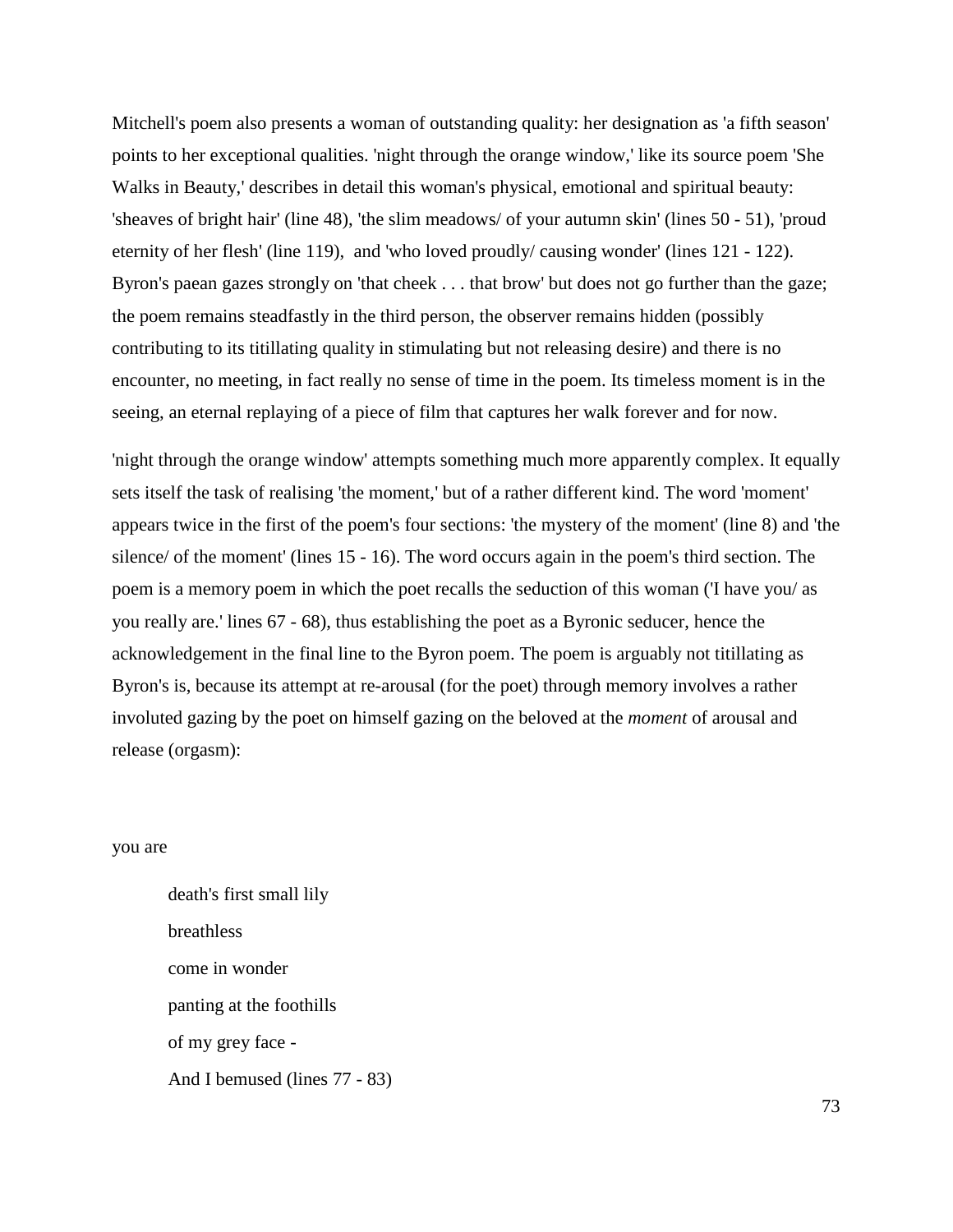The trope of the 'little death' is elaborated by the funereal lilies and the corpse-like 'grey' face of the seducer, whose 'bemused' gaze observes the ecstatic beloved in her 'moment.' There is something rather ghoulish in this. And even though the seducer has possessed the exceptional woman in some exceptional way ('I could not possess you again/ save as now' lines 71 - 72), the outcome is not a satisfaction of desire, but a conclusion somewhat closer to the loneliness expressed by the Ancient Mariner:

It is not that I am lonely in the world without you – but that I am lonely in you without you (lines 101 - 106)

'Alone, alone, all, all alone,/ Alone on a wide wide sea!' (lines 231 - 232) the Mariner laments in his moment of Romantic abjection.

The staging of the 'moment' of Byronic conquest is given a number of treatments in *Steal Away Boy,* each of which can be read as a variation on a theme. The early poem 'day & tide' enacts a scene in which 'seven men/ on seven small stools' observe 'the cool lady/ spoiling in the stillness/ of their regular gaze' (lines 5 - 6 and 14 - 16). The sexual gaze is again connected to the figure of a corpse (suggested by both the 'coolness' and the 'spoiling'). Perhaps we may be alerted to Coleridge's 'Night-mare Life-in-Death' with her red lips, her free looks, her gold locks, and her skin 'as white as leprosy . . . Who thicks man's blood with cold,' whom the Ancient Mariner encounters on his voyage (Coleridge, 'Rime,' lines 189 - 193). (This in turn is reminiscent of that already mentioned 'painted whore of theatre.') In the poem 'The Orange Grove,' in the same section of *Steal Away Boy* as 'night through the orange window,' the flâneur/poet, 'drinking cheap anis' (line 5), sets his gaze upon 'a young girl' (line 17) walking past, who is variously characterised as 'virgin' and 'harlot,' (lines 19 - 20) but 'no angel or muse' (line 41) and the poem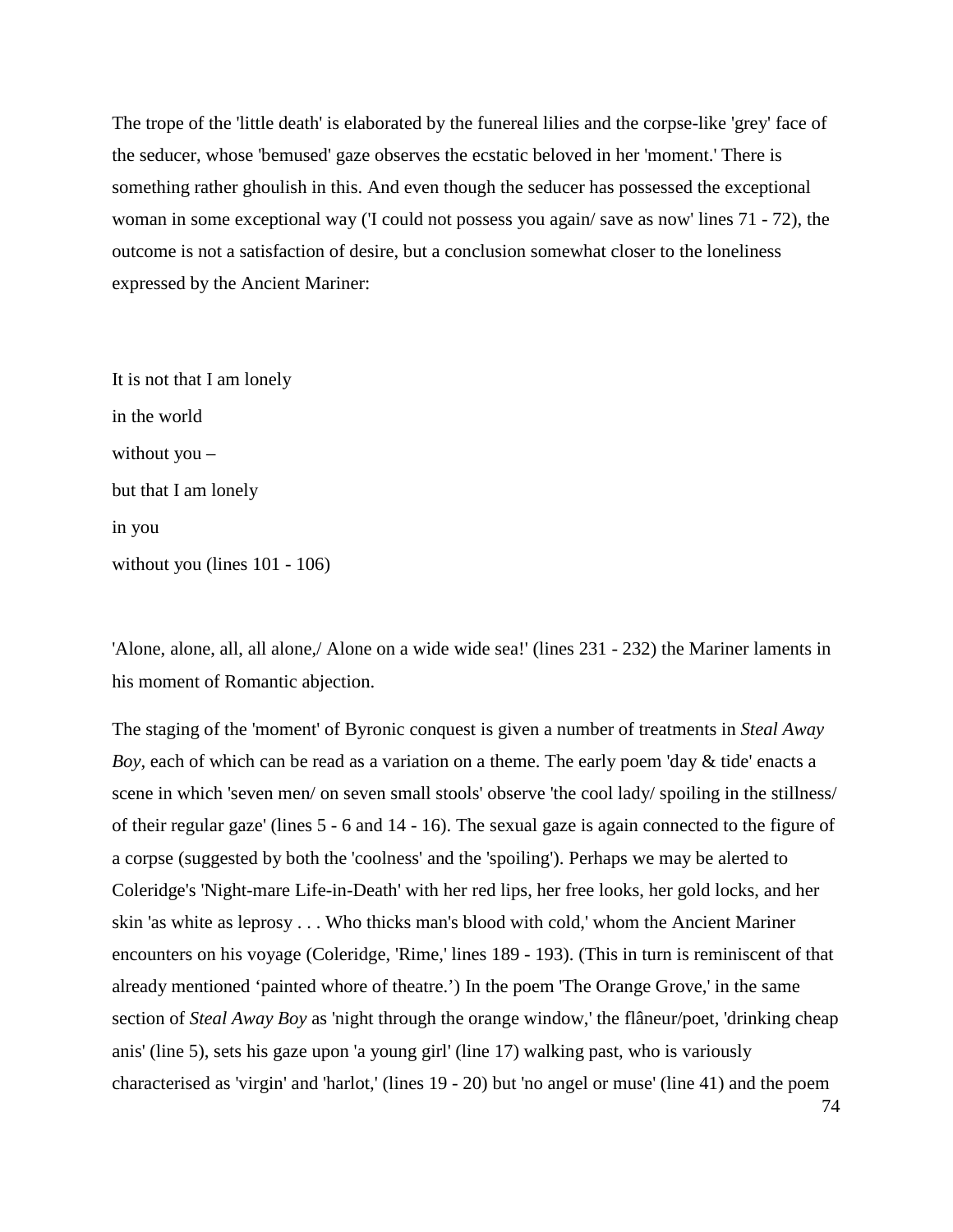proceeds to stage her conquest, in the light of the poem's revelation that she is 'seeking the orange groves/ of delight' (lines 48 - 49). Her seducer acquires the manner of a hunter ('I have come/ disguised as death' lines 69 - 70) and his readiness is cleverly caught in an image that combines the mechanism of the clock and the coiled body of the predator: 'winding up on fine springs/ to strike' (lines 35 - 36). The scene of the moment of 'possession' (or 'destruction'), when it comes, is lifted from the genre of Romantic Gothic sexuality, though chillingly pushed into the territory of the victim's questionable willingness:

I see you shake with dread recognising through my mask the living dead

& though you scream & tear your cloth heart full

from out the dream & stop love's breath you willingly prepare for this gay death . . .

& I, bemused with light,

come broken up

from out still water

& the town

to where

you wait . . .

& stoop for whiteness at your throat (lines 85 - 99)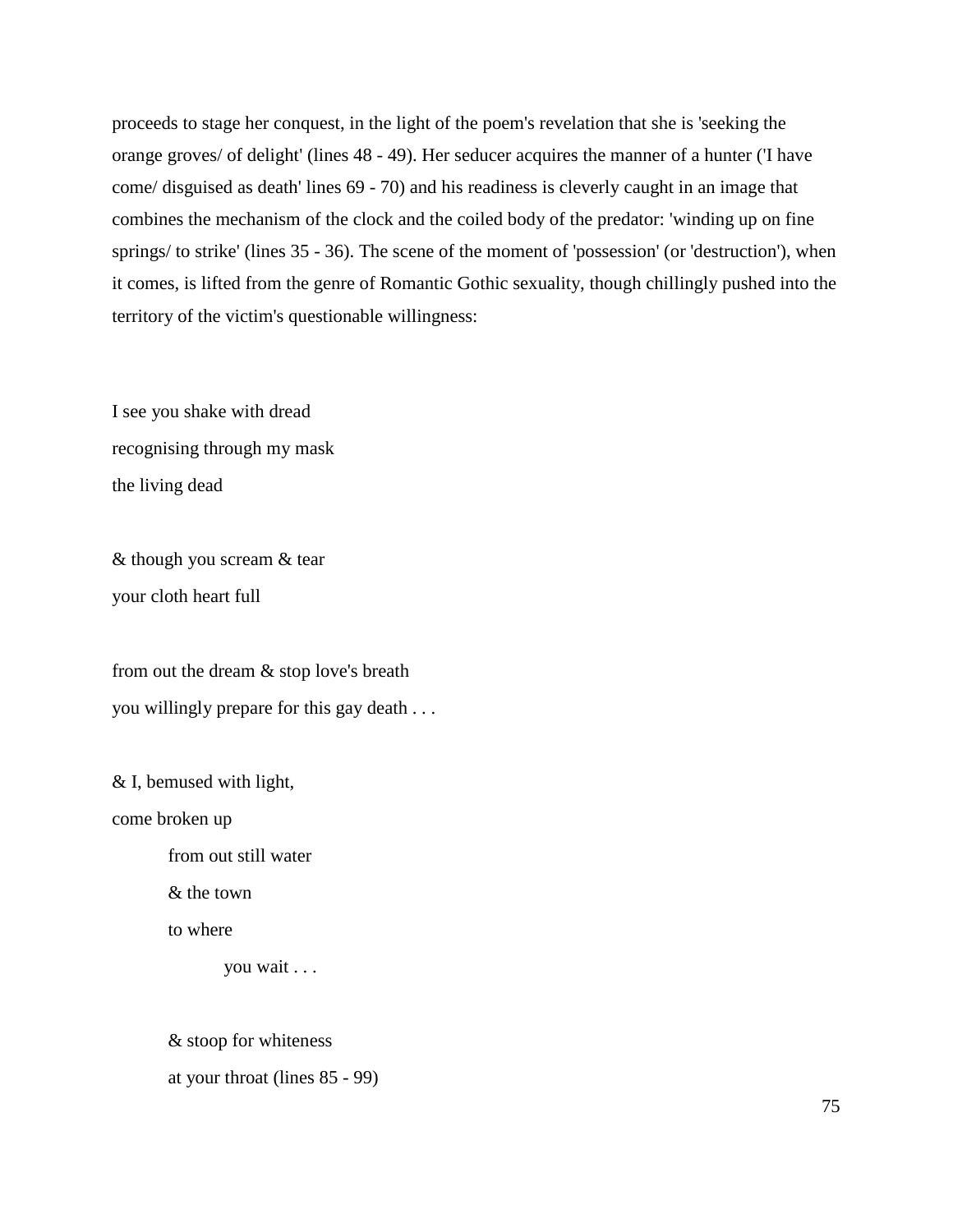In the poem 'Ritual' the throat makes another disturbing appearance in the moment of sexual conquest: 'th tender; much bruised flowers/ of yr throat/ close with my younger phantom face' (lines 30 - 32). In 'th oldest game,' the 'moment' is viewed with less Gothic grandeur, even with a hint of self-reflexive irony: 'she// fabricates hr little / lost moan / & he/ groans to hear it' (lines 63) - 65), though again it is the 'death' of the beloved which brings the Byronic predator his pleasure.

In 'kingseat / my song: 1969' the beloved is incarcerated in Kingseat Mental Hospital, where the poet gazes on her as she now lies beneath what the poem tells us is the murderous intent of 'the world,' represented by the marks of electric shock therapy, with the throat once more the focus of the hunted victim's prostrated life:

'save my exhausted lover' whose temples hold th scab of th cure (as of old) whose throat is twitching in her daze with the faint pulse of those th world chooses to murder (lines 122 - 130)

This poem, from the *Pipe Dreams in Ponsonby* collection, attempts a more complex view of 'the moment' than those cited so far, in that it links the poet's name, David Mitchell, to one of the soldiers involved in the My Lai massacre in 1969 in Vietnam, who had the same name. In this ironic coincidence, there is a moment of glimpsing the self, rather than gazing on the beloved as potential grist to the Byronic hero's mill. An incident recounted in the 'Introduction' about Mitchell throwing a chair at a tenor sax player who was reading a poem by the English poet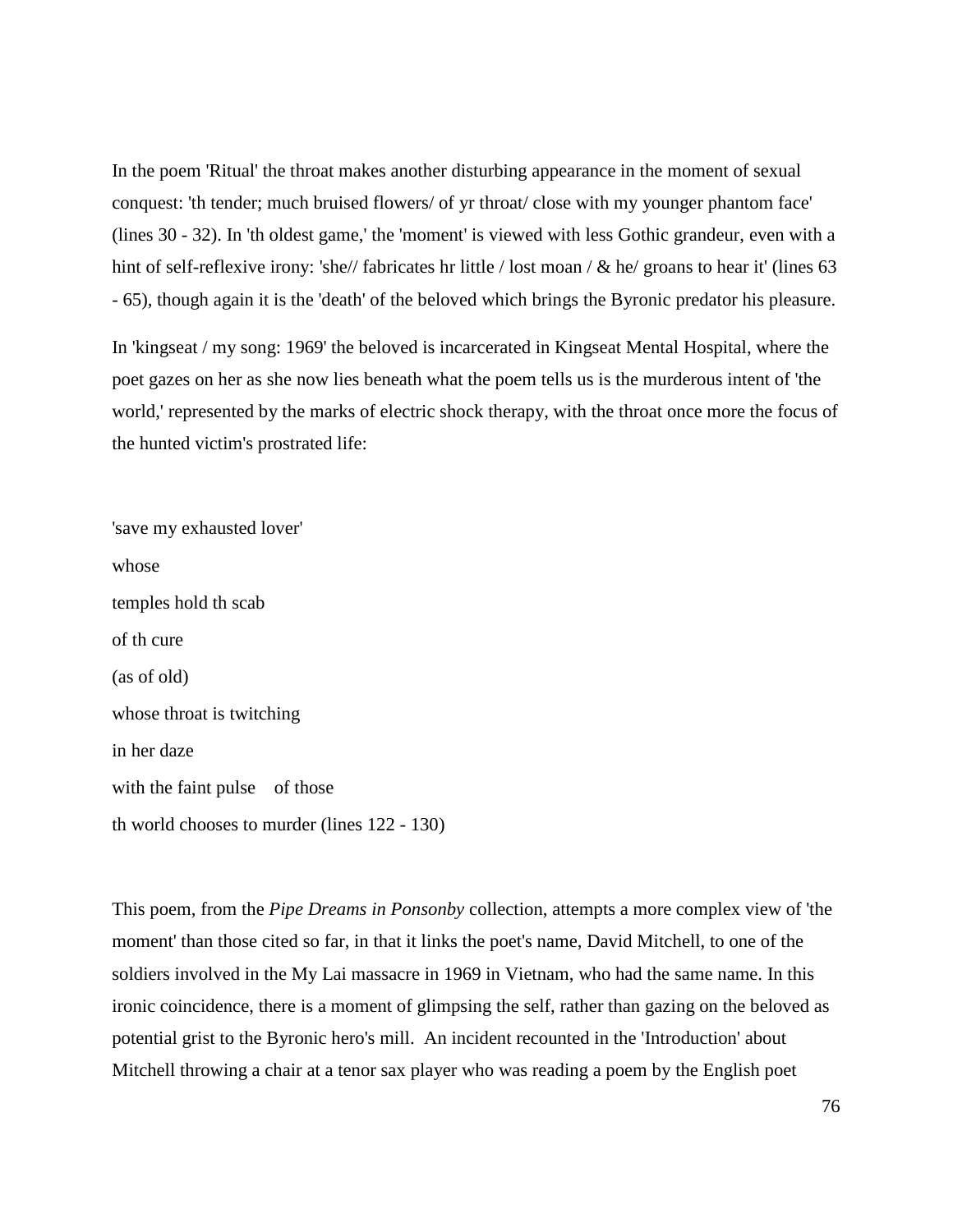Adrian Mitchell (further irony of nomenclature), which had a refrain, 'Zap, zap, zap, zapping the Cong . . . ' because he (David Mitchell) thought the poem was offensive, when clearly it was ironic, shows that irony was an emotional problem for Mitchell, and the conquest scenes staged in 'night at the orange window' and 'orange grove' seem to confirm that in terms of the writing.

The two My Lai poems, 'my lai / remuera / ponsonby' and 'ponsonby / remuera / my lai,' with their contrasting female and male protagonists, the woman at home, the man on parade (both instances of stepping out of the 'lyric I'), build on the insight of the 'kingseat / my song' poem to present two powerful dramas of Western guilt. These two poems are examples of Mitchell moving away from the personal lyric voice and employing that novelistic narrative voice, as he does with 'yellow room.' Both poems gain intensity from their compression and one is reminded of Coleridge's comment on why he chopped the six final lines from the original published version of 'Frost at Midnight': 'Poems of this kind & length ought to lie coiled with its [sic] tail round its head' (Coleridge quoted in Mays, p. 456).

'night through the orange window' (and related poems of sexual conquest quoted from above) figure the seduced as a prey hunted by a predator, but they also figure the Byronic seducer as a corpse ('my grey face . . . living dead . . . phantom face'). The act of lyric intensity (and sexual release) becomes a kind of necrophilia, as if the lyric I was the ventriloquism of a death drive. This has its links to Byron, who confronted himself with the problem of poetic (and sexual) decline at the age of 36: 'Tis time this heart should be unmoved,/ Since others it hath ceased to move' but immediately alerted himself to the problem of desire and its endlessness: 'Yet, though I cannot be beloved./ Still let me love!' (Byron, 'Thirty-Sixth,' lines 1 - 2 and 3 - 4). Ever true to his own Romantic image, his solution was to turn soldier and seek death. The Byronic hero, encapsulating a central paradox of Romanticism, is headed on a path of destruction, but driven by the endless search to quench desire: he must die again and again from his own desire, a kind of impossibility that we can register in Mitchell's attempts to record 'the moment' in words.

Mitchell's poetic borrowings and literary references kept him in touch with poetry while writing poetry, as if he were consumed by a desire moment by moment to re-find poetry. Sometimes this desire, as with 'yellow room' and Beckett, provides a scenario for the observance of the absurdity of desire, a momentary relief; with Coleridge the voyage of the ship presents an image of the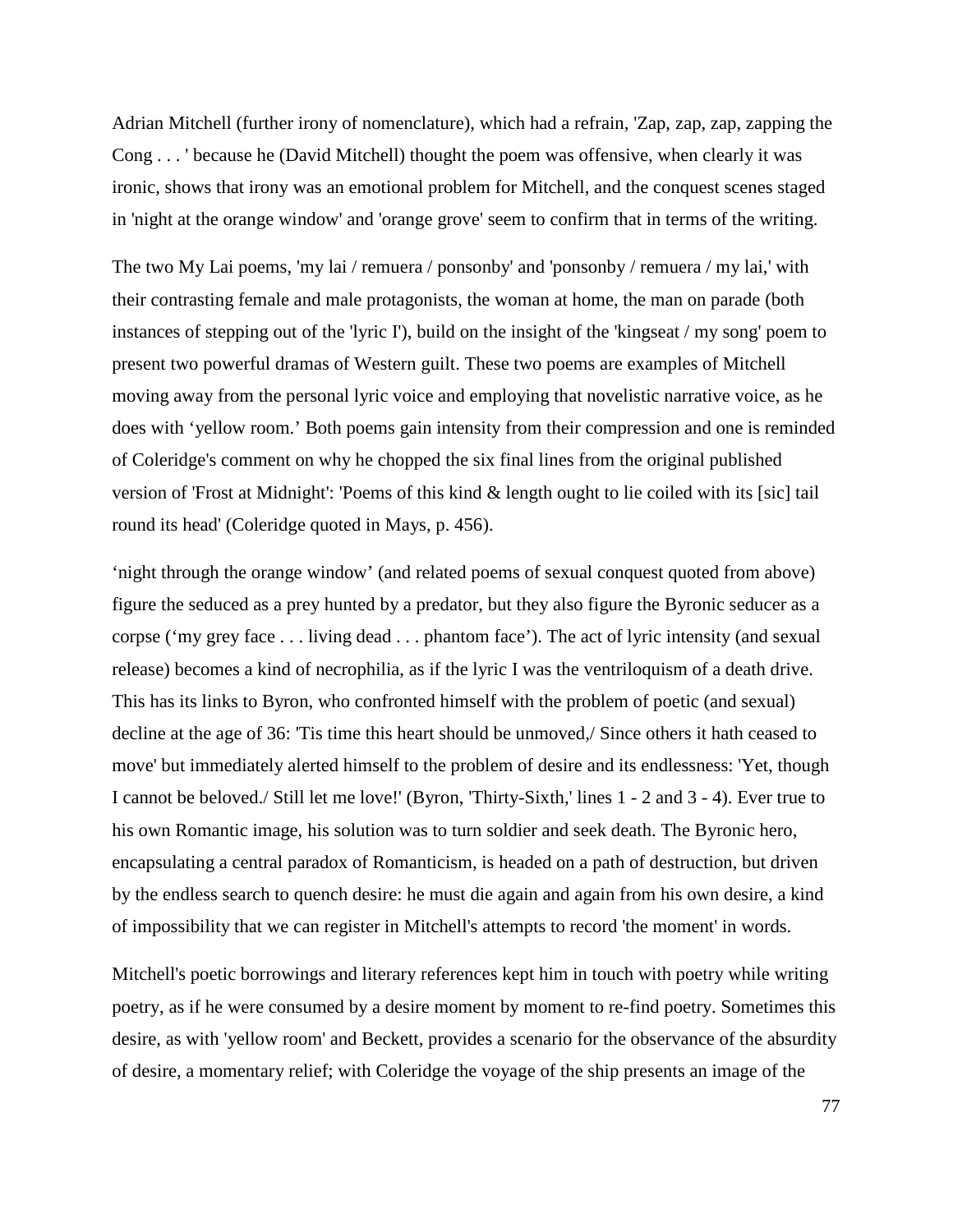compulsion of literary desire; and with the endlessly desiring gaze of the Byronic poet hero, a crisis about the reality of the lived or written life, as if writing oneself into the grave. Perhaps such a crisis may have given rise to the *cri de coeur* at the end of the later poem, 'Dark Fire': 'beyond ART & desire/ to where my eyes meet her eyes' (lines 139 - 140). The destructive search for the moment remains as compulsive as the Mariner's desire to tell his tale, but is unable to find his redemptive, reawakening outcome: 'A sadder and a wiser man, He rose the morrow morn' (lines 623 - 624).

# **'th lesson' and Blake:**

William Blake's short enigmatic poem, 'The Sick Rose,' speaks about when desire goes wrong. The poem never loses its enigma because the terms of the relationship between the 'Rose' and the 'invisible worm' are not established; we know only that the worm, 'That flies in the night/ In the howling storm' 'finds out' the Rose's 'bed/ Of crimson joy' and the result is that the worm's 'dark secret love' destroys the Rose's life (Blake, 'Rose,' lines 1 - 8). The destruction of joy by love is the enigma established in the poem's short compass; to be eaten by desire is to disappear.

Mitchell's poem 'th lesson' invokes 'The Sick Rose': '& on each petal/ of that rose// th slow worm lay/ soft curl'd.' The archaic orthographic form of the past participle and the inverted syntax may represent an attempt to sound poetic in some vaguely 'antique' sense (as in the faux Medievalism of the Gothic). 'th lesson' opens with the arrival of an 'attic' messenger accompanied by 'his sirens,' hinting at something Greek, and this messenger brings 'a heart' and it is from this heart that the Rose suddenly 'blew.' 'Blew' in itself is an arbitrary echo of Wordsworth's, 'To me the meanest flower that blows can give/ Thoughts that do often lie too deep for tears' (Wordsworth, p. 139, lines 197 - 198). No connection between the 'attic messenger' and the re-staging of 'The Sick Rose' is made, before suddenly our attention is drawn to a book which contains 'what Delphi told' (meaning, presumably Pythia, the Delphic oracle) and the poem fades, like an echo, with the oracle's news: 'th passing  $\&/$  th passing  $\&/$  the passing of/ a world' (lines 22 and 23 -26). It is not possible to know what world is indicated, whether the world of classical Athens or the world of Blake's poem. The desire to make a poem falters and dies and the carefully evoked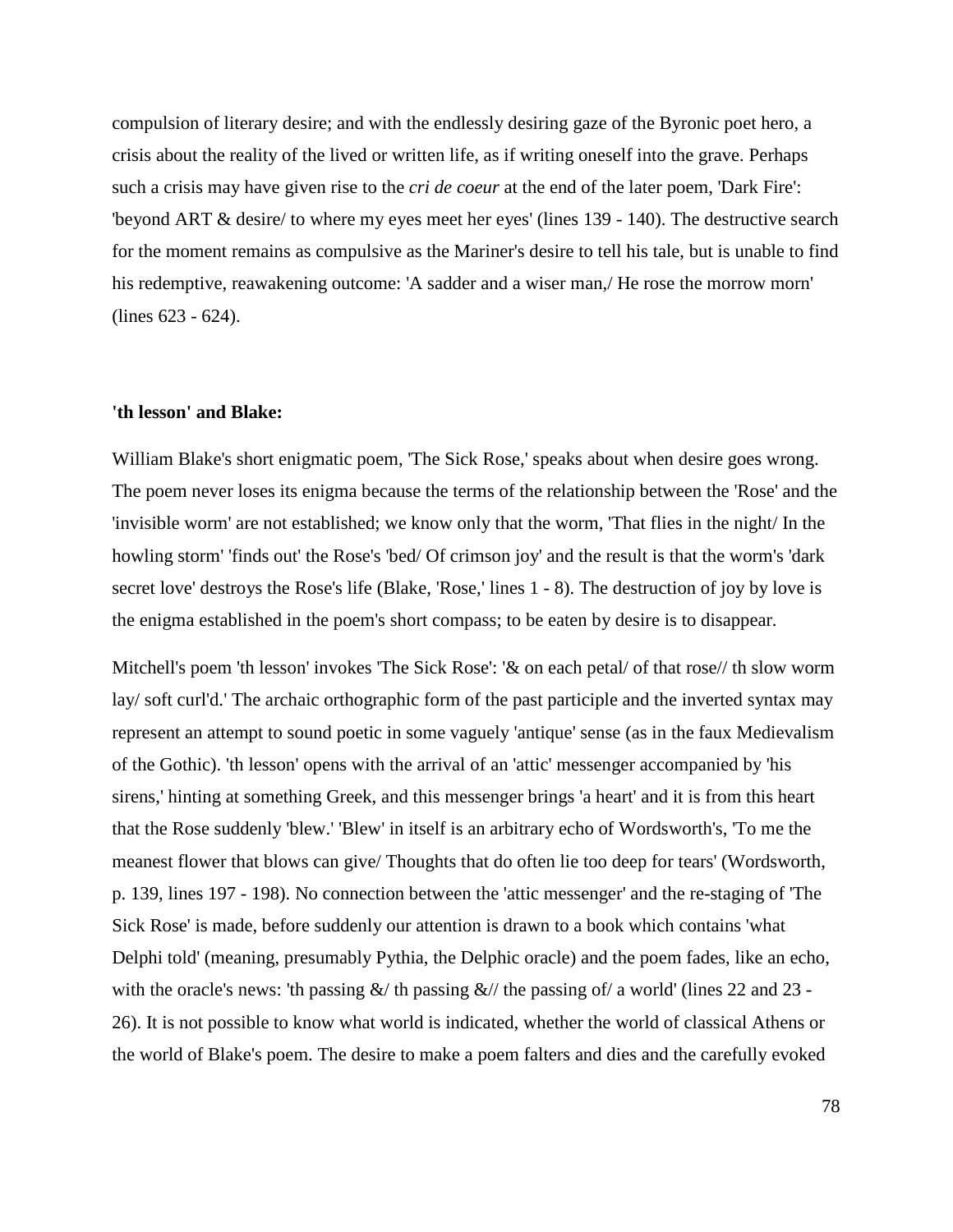reference of Blake's poem, that begins life as a literary echo, grows enormous and appears to devour its precursor. The triple knell of a death - 'the passing  $\&$  the passing  $\&$  the passing' – hovers over the poem's victim. We might say that the evoked Blake poem has the poet by the throat and he is rendered speechless, 'taken,' so to speak, in all senses, literary, sexual and mortal. The poem has all but disappeared; it is there, but its existence is that of a corpse. That desire of the lyric I 'to tell what i/ must say' (lines 9 - 10), as 'th lesson' puts it, has found its fulfilment in the silence that comes after the overpowering encounter with allusiveness.

## **'street of early sorrows ship of 50s fools' and Belloc:**

Hilaire Belloc's 'Tarantella' must have been a gift to the Choral Speaking movement of the first half of the twentieth century. Belloc may have written it with such Verse Choirs in mind or he may have been inspired by the novelty and power of this way of presenting poetry. At primary school in the 1950s our class regularly gathered at the front of the classroom to recite en masse Vachel Lindsay or Charles Kingsley. We never did 'Tarantella' (arguably the poem's themes were a little too intriguing for 10 - 12 year olds). It is not inconceivable that Mitchell, at Teachers' Training College in Wellington at the beginning of the 1960s, might have had to conduct a choir of students, if he had not already recited it at Wellington College.

In its extended first 'half,' 'Tarantella' enacts, through its sound and rhythm qualities, the scene of a girl dancing a wild tarantella in an inn in Aragon in the Pyrenees: 'The girl gone chancing,/ glancing,/ dancing,/ backing and advancing' (Belloc, lines 19 - 22). To the description of the inn and the dance are added the lines, 'Do you remember an Inn,/ Miranda?' (lines 1 - 2), which are repeated 6 times in the first 28 lines of the poem, a fine challenge for any choral speaking group to play variations on. The final 12 lines (a briefer second 'half'') write the epitaph on the passing of the world of the Inn and the Tarantella (each worthy of Germanic capitalisation in Belloc's composition): 'No sound/ In the walls of the Halls where falls/ The tread/ Of the feet of the dead to the ground' (lines 34 - 37). The moment has gone. The fine high time Miranda and the speaker of the poem had once had will come 'Never more' (line 29). Belloc's literary echo of Poe ('The Raven') is a nod to another poem built out of insistent rhythmic and verbal patterning.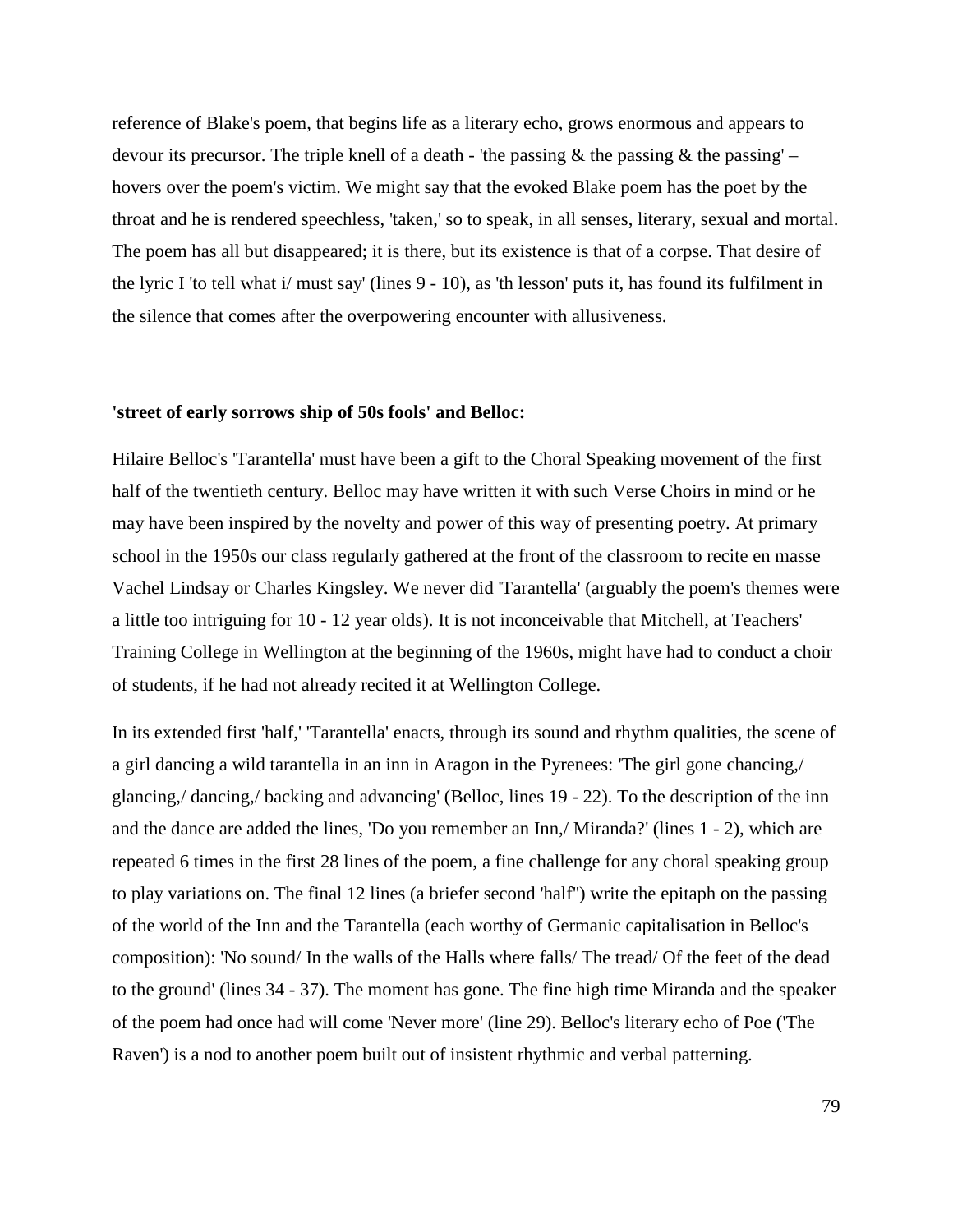Mitchell, in turn, nods to Belloc's 'Tarantella' in 'street of early sorrows ship of 50s fools,' a poem about first love and its forever lost magic: 'anna// do you have, in mind/ an inn?' (lines 122 - 124). Goethe, whose early novel *The Sorrows of Young Werther* (1774) became a model text for Romanticism and the sufferings of first love for Romantic males, commented in his later autobiography, *From My Life: Poetry and Truth* (1811 - 1833), that 'The first love, it is rightly said, is the only one' (quoted in Nixon). Mitchell's poem, the 'Introduction' tells us, evokes youthful memories of his first love, Anna Mirams, who went overseas and found someone else ('y never did come back . . . you were leaving me the hard ship,' lines 65 and 67), so that the relationship lingers as a source of pain and some resentment many years later (it is not clear, but the editing suggests this poem is probably written close to 30 years later). The poem ends with a series of questions that seem to be crying out for a reawakening of the past (in contrast to the finality of Belloc's 'Never more'):

did you ever have a harbour like a dream like a find! like a street like an inn; anna did you ever have a ship in mind? (lines 230 - 234)

Belloc is not considered a significant or 'serious' writer now (or perhaps even then), however his work was connected to a strand of Modernism, which included writers and artists of more significance, and which continues today in modified ways, as for example in certain aspects of 'eco-poetics.' Belloc was a Distributist. Distributism was a political and artistic movement, like the earlier Arts and Crafts Movement from which it sprang. The Arts and Crafts Movement, in broadest terms, was essentially anti-industrial and for the revival of traditional craftsmanship, often drawing its imagery from Medieval or folk sources, while also promoting social and economic reform and experimental communities. Distributism went further and was more fundamentally conservative, advocating Medieval-style guilds and small yeoman-like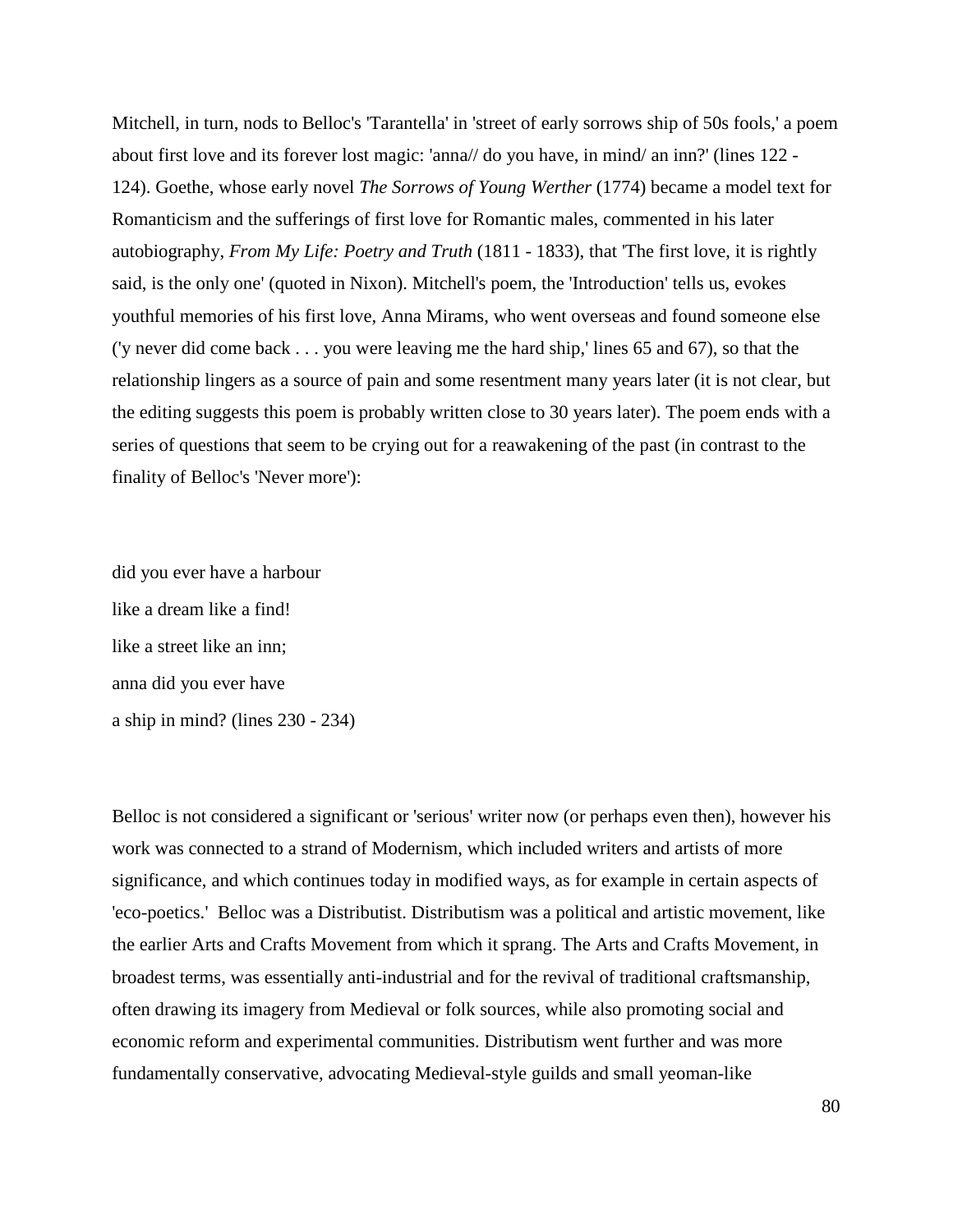communities. It probably had greater political influence in the United States than in Great Britain, but its best-known artistic members were in England where G.K. Chesterton, Eric Gill and Hilaire Belloc formed an eccentric phalanx of Distributist Catholic intellectuals in the 1920s and 1930s. When Belloc was President of the Distributist League, along with Eric Gill, the other Vice-President was T.S. Eliot. At the heart of it was that dream of re-creating a golden age community from the past in the future. In relation to the terms of the community of the dramatic collaboration and the opposed solitude of the lyric voice, it is singular to come across, in Mitchell's poem 'la condition humaine (man's estate)' (pp. 231 - 232), a vision of community and collaboration: 'here's balance & possession & economy/ . . . here's harmony & logic & enchantment/ here's algebra & opera & plainsong' (lines 32 and 37 - 38). The kitchen garden politics and village green entertainment could come from a Distributist tract. But by the end of the poem this vision turns back on itself as the poet casts himself out of his communal paradise:

& who would not live long here in mount eden & close his heart & mind & balls & face praise god; the Baptist church & television & protect our real estate; this lovely place (lines 51 - 54)

## **a conclusion and . . .**

When Mitchell abandons the communal for the lonely lyric voyage, he makes a choice that clarifies a preoccupation of his writing. Mitchell's poetry, like Eric Gill's sculpture and typography, is neither iconoclastic nor radical in that way that, in Modernism, the cacophonic communalisms of Dada or the Surrealists or the various Futurists were. There is confusion in *Steal Away Boy*'s 'Introduction' between artistic movements and a bohemian lifestyle. Eric Gill may have been an anti-industrial Catholic Modernist, but his lifestyle was arguably more bohemian than F.T. Marinetti's or Tristan Tzara's or André Breton's. Mitchell also lived a bohemian lifestyle, but that does not tell us anything per se about his artistic practice. Mitchell's practice shows him to be a Romantic Modernist, drawing on Romantic literary sources, and, far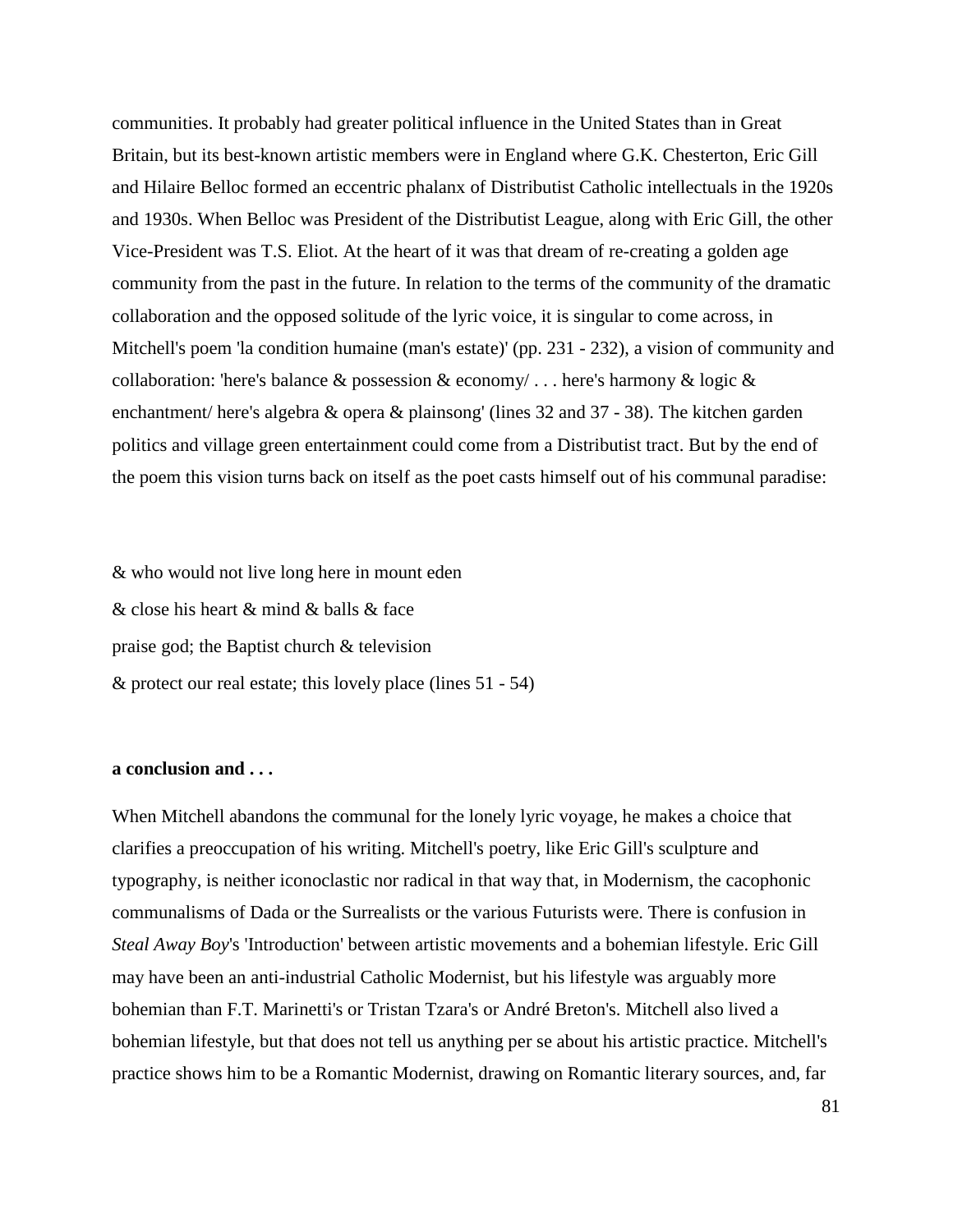from being an untutored natural genius, Mitchell emerges as quite opposite to Ian Wedde's description in the 'Introduction' ('a timely poet, an exceptional and original talent around which poetry swung into a different dance,' p.19). Rather we have a writer persistently referencing the literature of Romanticism and Romantic Modernism, sometimes to the point that this allusiveness exhibits an anxiety about influence that resembles a death drive. The 'Introduction' tends to promote a version of the Romantic myth of untutored individual genius at the expense of reading the work for what is actually there in the writing and, in doing so – ironically, since this Romantic myth hides the Romantic practice - ignores the influence of Romantic and Modernist texts on the poetry.

#### **. . . an afterword: The Voyage of the Work**

*Steal Away Boy* contains 66 poems that have been selected, the 'Note on the text' (*Steal,* pp. 251 - 252) tells us, from a substantial manuscript collection covering the years from 1957 to 1994, a 37 year long voyage of writing. The poems are not dated, but the ordering is broadly chronological, divided into seven sections. The first three of these sections, containing just 16 poems, cover the period up to the publication of Mitchell's only book prior to this one, *Pipe Dreams in Ponsonby* (1972). Five of these poems were published in magazine or chapbook form in 1969 or 1970, very close to the publication of *Pipe Dreams.* The last three sections, covering a period from 1972 to 1994, contain 32 poems, though one of these, 'yellow room,' was also published in *Pipe Dreams.*  At the centre and heart of the collection, a section unto itself, 18 of the 38 poems from *Pipe Dreams in Ponsonby* have been republished. The editors note that Mitchell wrote 26 poems in 1971 (*Steal,* p. 251). Even 'night through the orange window,' first published in *Argot* in May 1963, was put through the compressor for *Pipe Dreams* and came out as the 40-line 'white room' rather than the 139-line original. The period after *Pipe Dreams* is described as a 'period of doubt and uncertainty' (Steal, p. 26), culminating in Mitchell burning a quantity of manuscripts. And thereafter Mitchell's productivity dwindles, doubtless at some point due to the onset of supranuclear palsy. The overall effect of this selection and its structuring is to put greatest store on the poetry in *Pipe Dreams in Ponsonby*. That work occupies a central high ground in a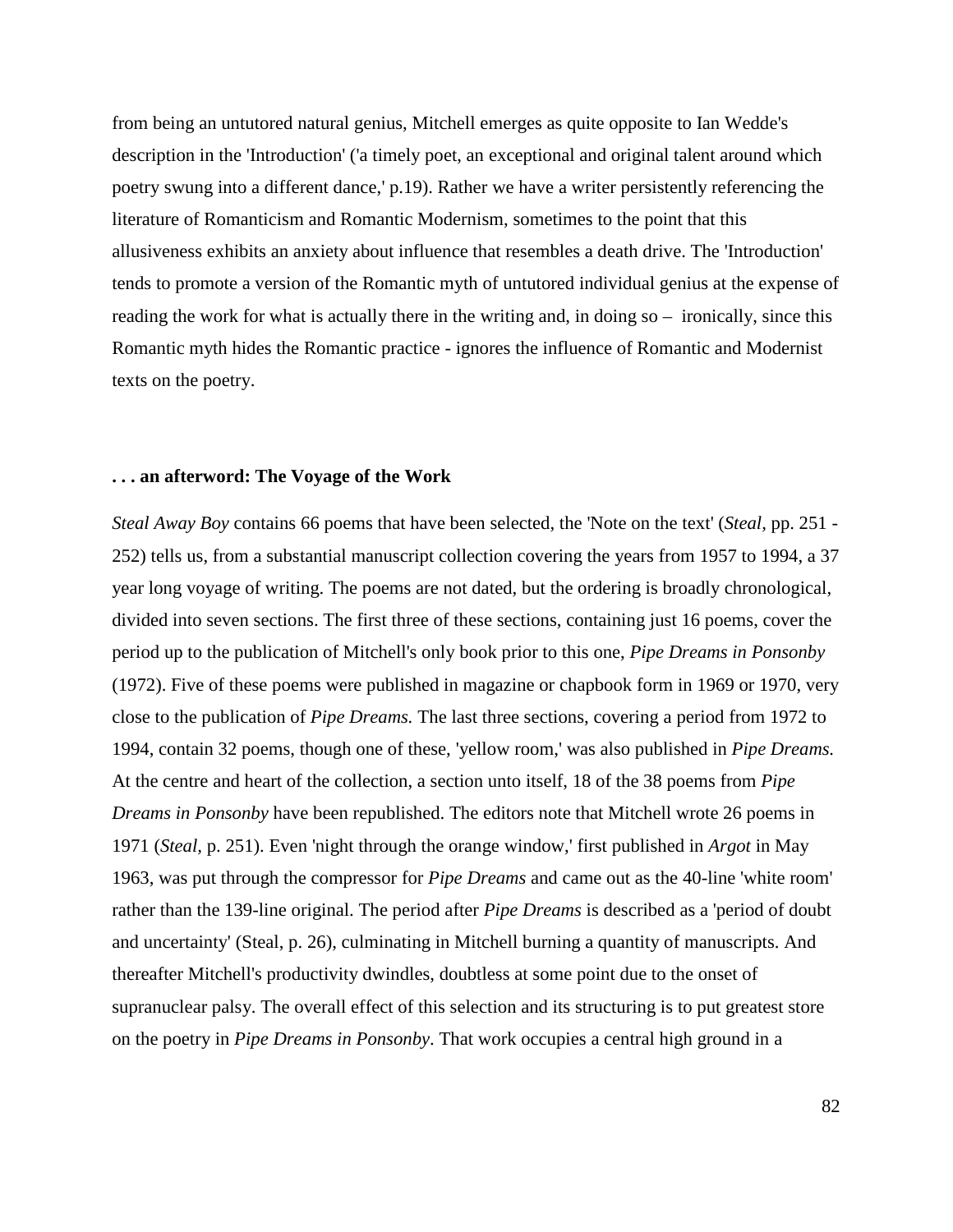voyage that begins with a slow and fragile apprenticeship and declines through doubt and uncertainty towards, ultimately, silence.

Because *Pipe Dreams in Ponsonby* is of such import to the whole oeuvre represented by this book, it is worth considering the circumstances surrounding the publication of that book. Stephen Chan undertook the editorship of that volume and set up his own publishing house, The Association of Orientally Flavoured Syndics (which never published anything else), to publish the book. In the 'Introduction,' Stephen Chan notes that the poems in *Pipe Dreams in Ponsonby*  'were reworked or, in some cases, written anew . . . the final manuscript was better than anything I had expected' (*Steal*, p. 18). Around the same time that Chan was editing *Pipe Dreams,* in the years from 1969 - 1972, Mitchell published poems in a Poets Co-operative chapbook edited by fellow poet Mark Young and in the magazine *Love/juice* also from the Poets Co-operative; in *The Word is Freed* edited by Alan Brunton, by myself and by Russell Haley; in *Argot* magazine out of Victoria University; in the New Zealand Students' Association *Arts Festival Literary Yearbooks* edited by Arthur Baysting and by Stephen Chan*.* In terms of the discussion of individual poems above, we can note that over this period (1969 - 1972) Mitchell was part of a community of poets, and that the poems from that time went through the collaborative process of editorial scrutiny and feedback. Chan's comments point to how Mitchell's work benefitted from that editorial feedback.

This point can be extended further to say that round that period Mitchell was no longer alone, all alone on a wide, wide sea. By one means or another the drama of community had come to him or he had come to it. The poetic activity of that time existed in an era without Festivals (apart from the Students' Arts Festivals) and without Readers and Writers Weeks, which meant that writing and the arts in general were vastly under-served compared to what is available today. Nevertheless, it was a graced time for poetry. Contrary to the claims of the 'Introduction' (see p. 19) that a poetry book that was bought and read was unusual, there was an excitement about poetry and poets in the years from 1968 to 1975. James K. Baxter and Sam Hunt locally were sufficiently widely read and public enough figures that you might read about them in the newspaper or see them on television. Alister Taylor's hip populist publishing house (*The Little Red Schoolbook* [1972]*, Down Under the Plum Trees* [1976]*,* the *New Zealand Whole Earth*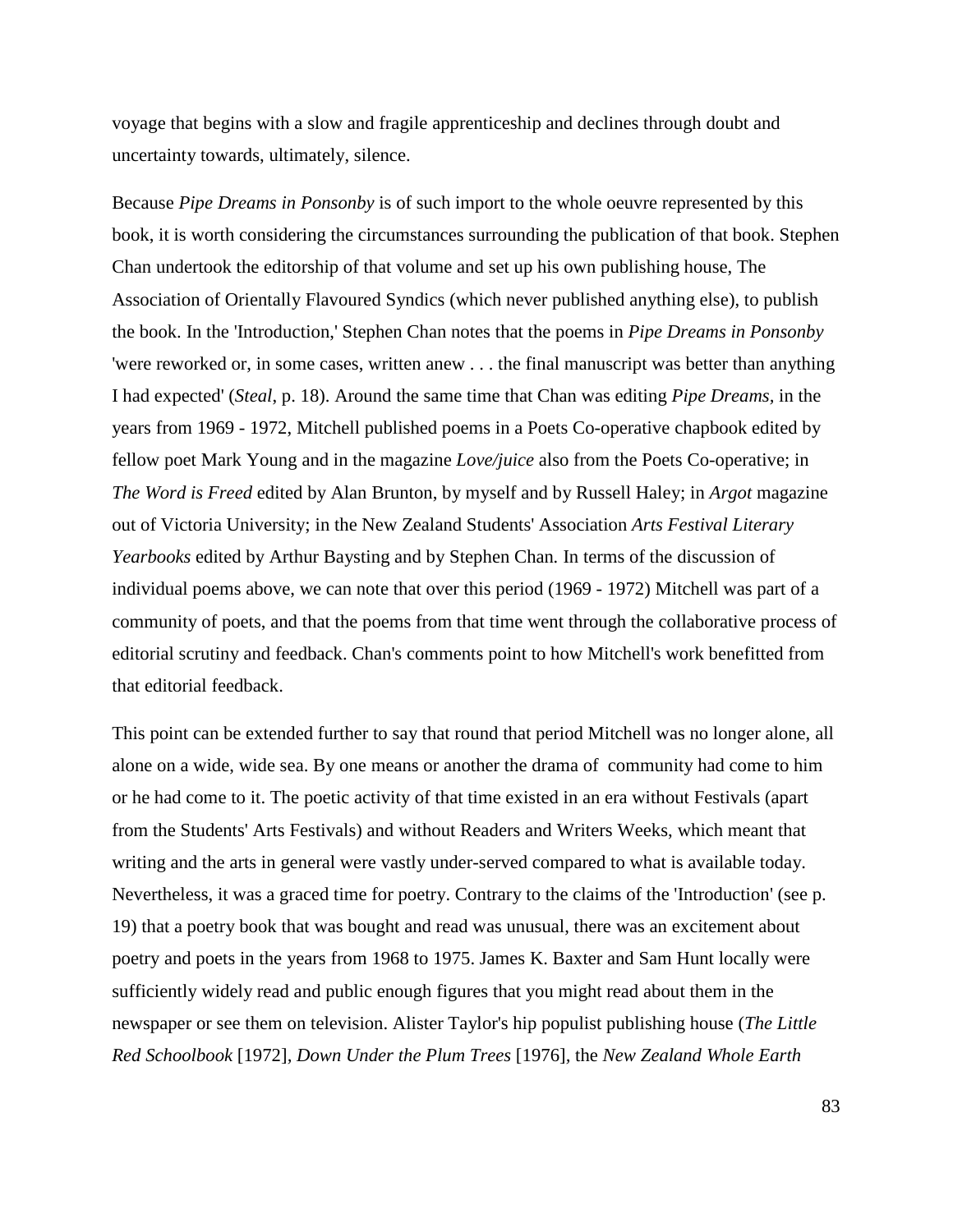*Catalogues* [1972, 1975, 1977]) saw fit to include such poets as Hunt (*From Bottle Creek*, 1972) and Elizabeth Smither (*Here Come the* Clouds, 1975) in its list. But the graced time extended beyond New Zealand (and back to New Zealand). Poetry readings, such as they were, ceased to be solemn occasions of the cultural elite, and became part of the activity of a wider antiestablishment movement. One might recall Anne Sexton touring with a rock band, to evoke something of the new-found integration of the poetry reading. One might also recall W.H. Auden's horrified recoil from Sexton reading at the Albert Hall in 1965 and note that the transformation of the poetry reading did not carry with it all literary subscribers, though it gained other new subscribers – this split brings us back to Karl Stead's desire to claim Mitchell's work as having 'a traditional heart.'

It is not apparent from the story told in the 'Introduction' that after 1972 Mitchell again received consistent input from a literary community. This loss is evident in the selection of poems in *Steal Away Boy*. The poetry readings he organised at the Globe pub at the beginning of the 1980s gave him an audience and a venue, but not a critical looping back into his own work, not a collaborative call and response. As we have seen, his poems often call out for that response, sometimes to the point of trying to bury themselves alive in that response. The evidence of this selection is that Mitchell's encounter with community in the years from 1969 to 1972 was beneficial to his writing, culminating in the single volume, *Pipe Dreams in Ponsonby*. After that, while he was still actively engaged in writing, Mitchell's poetry never again received the double benefit of an editorial presence and an active and progressive literary community that challenged and enhanced his practice.

# **BIBLIOGRAPHY:**

Beckett, Samuel. *Molloy, Malone Dies, The Unnameable.* London: Calder, 1959.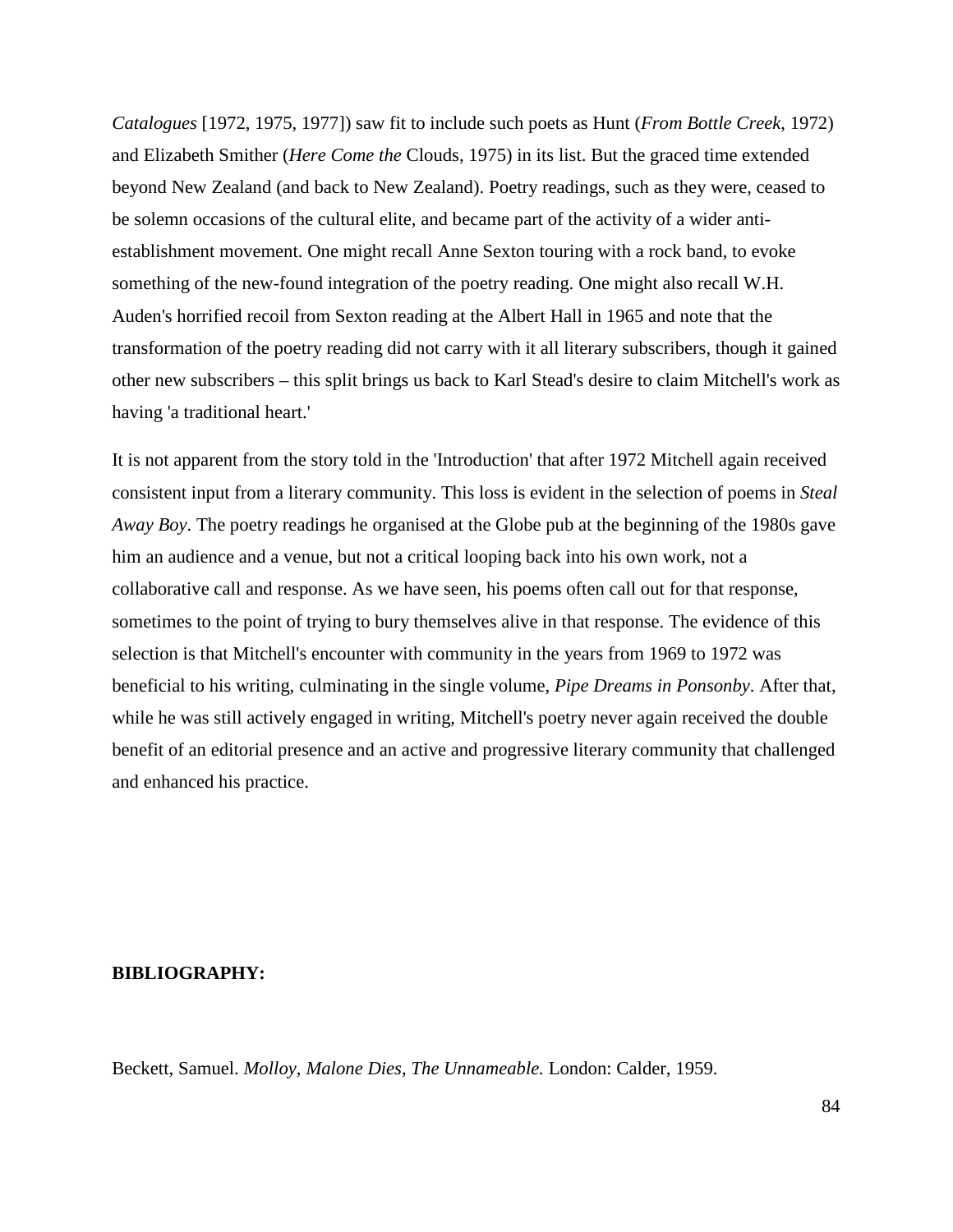Belloc, Hilaire. 'Tarantella.' http://homepages.wmich.edu/~cooneys/poems/belloc.tarantella.html Blake, William. 'The Sick Rose,' in *William Blake: A Selection of Poems and Letters,* Ed. J. Bronowski (Penguin, 1964), p. 48.

Byron, Lord George Gordon. 'On This Day I Complete My Thirty-Sixth Year,' in *The Penguin Book of English Romantic Verse,* Ed. David Wright (Penguin, 1968), pp. 232 - 233.

- - 'She Walks in Beauty,' in *Poetical Works,* Ed. Frederick Page, New Ed. John Jump (Oxford: Clarendon, 1970), pp. 77 - 78.

Coleridge, Samuel Taylor. 'Frost at Midnight,' in *The Penguin Book of English Romantic Verse,*  Ed. David Wright (Penguin, 1968), pp. 175 - 177.

- - 'The Rime of the Ancient Mariner,' in *The Penguin Book of English Romantic Verse,*  Ed. David Wright (Penguin, 1968), pp. 154 - 175.

Mays, J.C.C. Ed. *The Collected Works of Samuel Taylor Coleridge: Poetical Works,* Vol. 1. Princeton: Princeton UP, 2001.

Mitchell, David. *Pipe Dreams in Ponsonby.* Auckland: Association of Orientally Flavoured Syndics, 1972.

*- - Steal Away Boy: Selected Poems of David Mitchell,* Eds. Martin Edmond and Nigel Roberts. Auckland: Auckland UP, 2010.

Nixon, Mark. '"Guess Where": From Reading to Writing in Beckett.' in *Genetic Joyce Studies,*  No. 6, Spring 2006. www.antwerpjamesjoycecenter.com/GJS6/GJS6Nixon.htm

Shakespeare, William. *As You Like It.* Signet, 1963.

Stead, C.K. 'He Sing Fr You' review of *Pipe Dreams in Ponsonby* in *Islands,* No. 1, Spring 1972, pp. 67 - 69.

Thomas, Dylan. 'In the white giant's thigh' in *Collected Poems 1934 - 1952* (London: Dent, 1964), pp. 176 - 178.